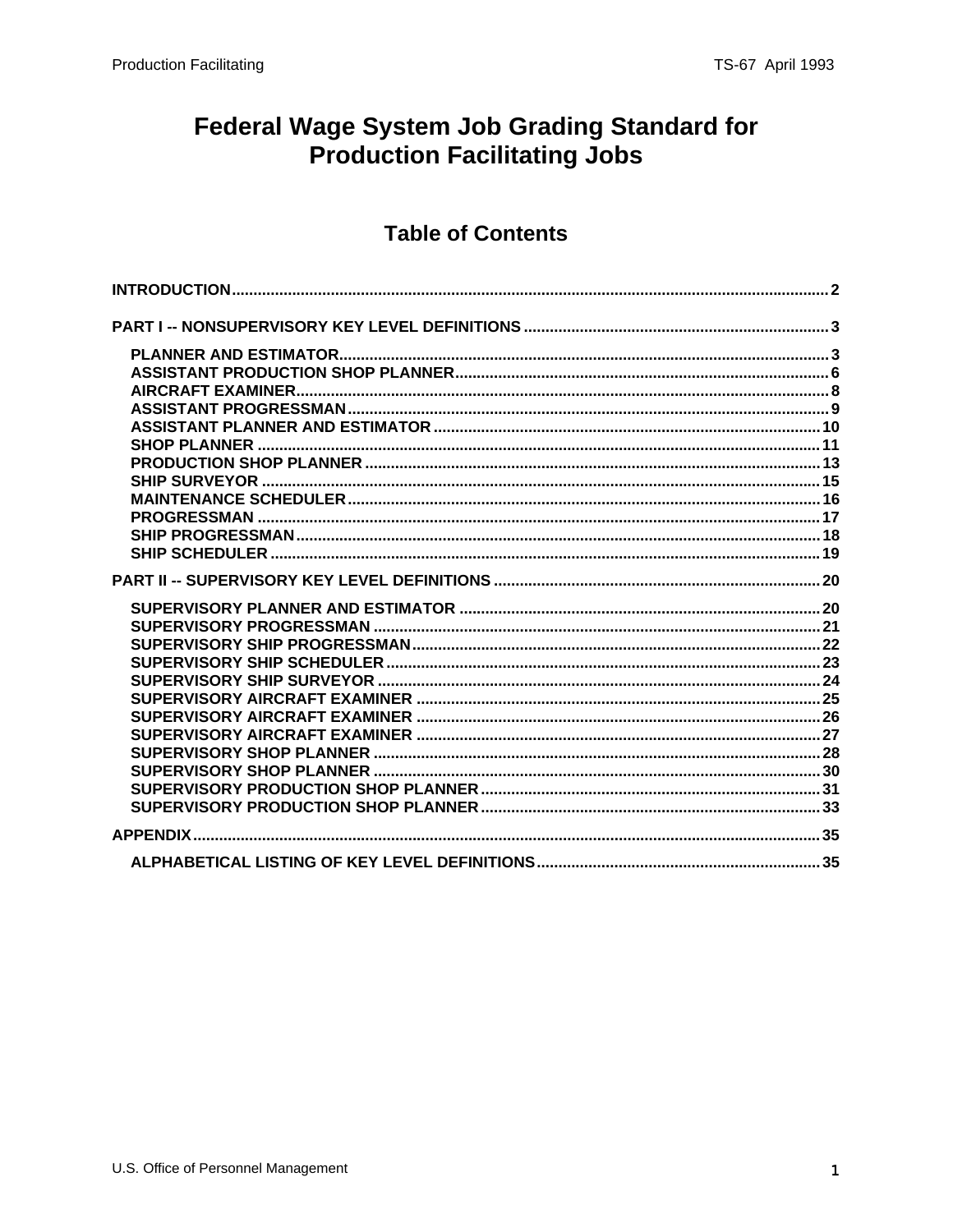### <span id="page-1-0"></span>**KEY LEVEL DEFINITIONS FOR PRODUCTION FACILITATING JOBS**

# **INTRODUCTION**

Based upon recommendations of the National Wage Policy Committee, in 1972, the Civil Service Commission approved a special pay plan for wage employees in production facilitating operations. The pay plan restored and maintained the pay relationships that formerly existed under the pre-1972 Department of the Navy wage system between the pay of its production facilitating employees and its wage supervisors.

This publication contains the key level definitions to be used for determining the pay levels of production facilitating wage jobs covered by the special pay plan adopted in 1972 (see Part I for nonsupervisory definitions and Part II for supervisory definitions). It has been revised and reissued to delete reference to numbers of subordinates supervised in Part II.

Complete instructions on the coverage and application of the special production facilitating pay plan are in the [Operating Manual for the Federal Wage System](/oca/wage/index.asp).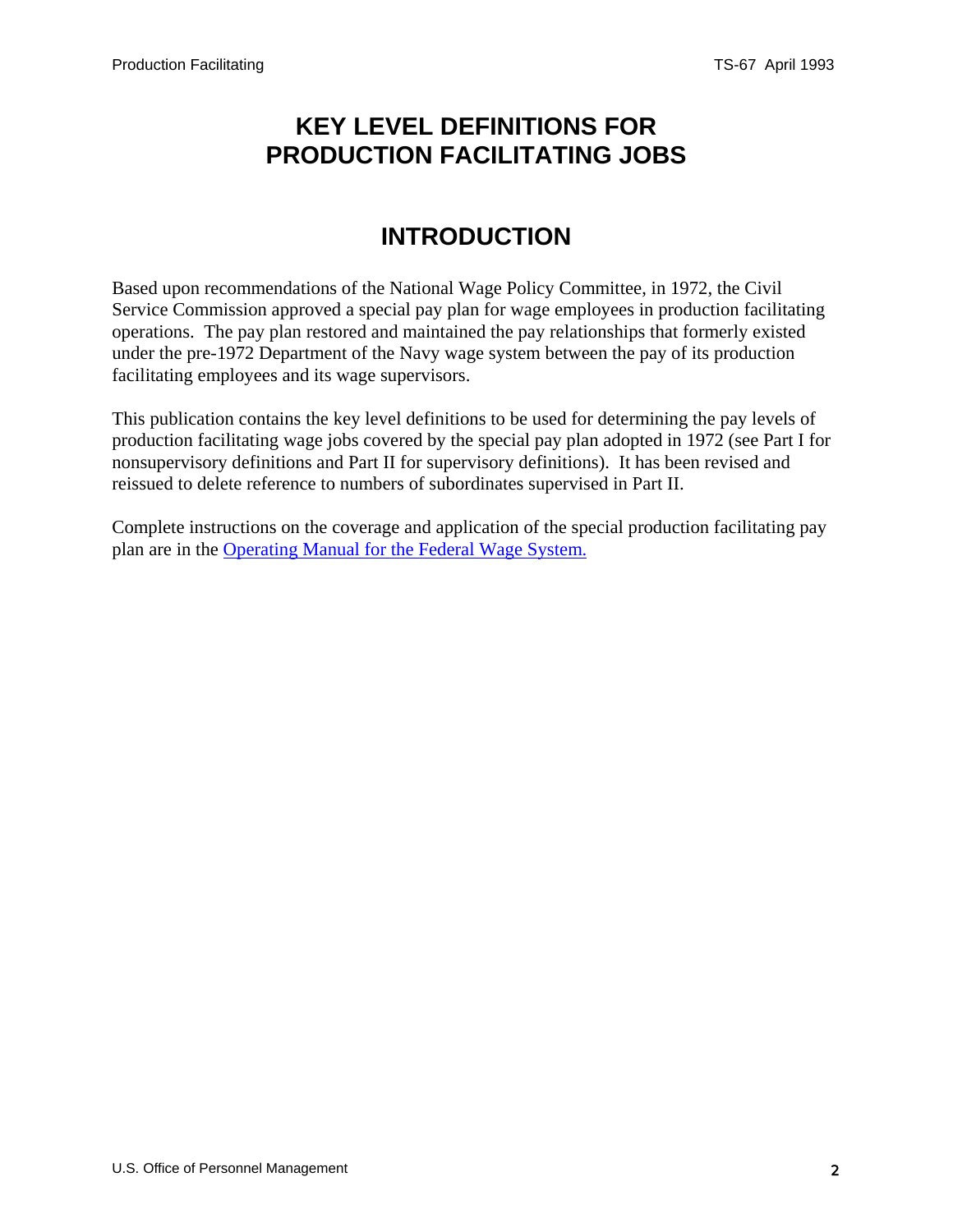# <span id="page-2-0"></span>**PART I -- NONSUPERVISORY KEY LEVEL DEFINITIONS**

#### *KLD #001*

# **CFWS -- KEY LEVEL DEFINITION PLANNER AND ESTIMATOR**

#### *Summary*

Participates in planning for construction, maintenance, repair, or manufacturing projects by determining facilities, equipment, material, and numbers and categories of shop personnel required. Prepares specific breakdowns and detailing of these items. Estimates labor and material costs. From major work requests, engineering plans, and similar information, estimates costs and prepares job order specifications assigning work to shops or trade groups in accordance with nature of work and manpower requirements. Initiates procurement of material required by job order specifications. Participates in conferences and makes worksite inspections to determine planning requirements. Revises plans and estimates as work progresses. May direct the work of one or more Assistant Planner and Estimators.

#### *Typical Work Performed*

#### *Typical duties in ship construction, repair, overhaul, and conversion*.

Analyzes authorizations to make major alterations to a ship, engineering plans, experience records, ships' work requests, and similar items; and, in coordination consultation with others, prepares plans and estimates of costs, facilities, material, and shop worker hours required for projected work. Participates in arrival conferences to give estimates and advice on detailed items of work authorized. As necessary, inspects shop to determine nature and sequence of work required on specific items. Translates work requests into job orders to shops and occupational groups, designating lead shops, work sequence, and allowable costs. Also designates applicable engineering plans and blueprints for each shop and provides liaison for their issuance by the design division. Revises plans and estimates as the work progresses. Prepares reports and maintains experience records.

Maintains material control by screening requests for proper identification and accounting, and by investigating availability of material, sources of supply or manufacture, and possibility of substitutions. Prepares orders for reserving material. Prepares requisitions and purchase requests. Estimates or designates delivery dates. On the basis of experience with material supply and material requirements of various work projects, attempts to forestall shortages, delayed deliveries, pileups, and excesses. May prepare detailed specifications and estimates for competitive bids and contract work. May analyze commercial bids, make recommendations for awards, and make recommendations for negotiations of prices for changes in original specifications.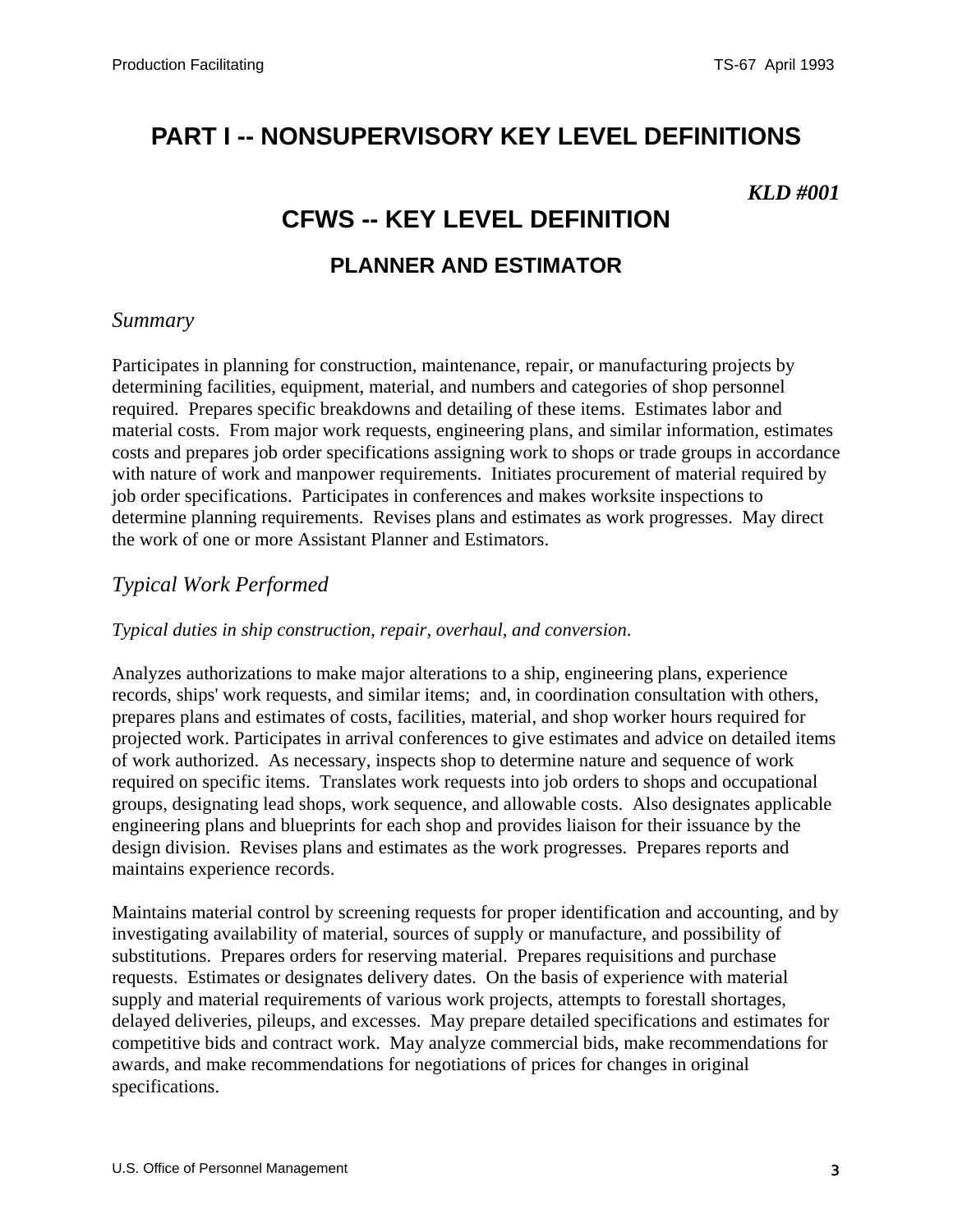#### *Typical duties in overhaul and repair of aircraft and aircraft components*.

From analysis of work orders or work requests for manufacture or repair of aircraft, aircraft engines, or other aeronautical material, determines parts, tools, other equipment, and technical information required. Examines, if necessary, the aeronautical equipment to be repaired or modified to determine the extent of the work required. Considers the priority of the project in accordance with official directives and program requirements or limitations. Plans sequence of operations. Estimates costs and time, equipment, material, and manpower requirements. Prepares master schedules for the planning organization, planning work flow by divisions, branches, or other principal checking points. Prepares directives, designating work to be done by shops or occupational groups, and designating starting and completion dates. Estimates long-term material requirements on the basis of Command schedules and estimates. Establishes high-low stock requirements and prepares requisitions for stock procurement or manufacture. Recommends sources of supply, estimates availability of supplies, and recommends acceptable substitutions where necessary. Prepares directives incorporating "changes" or "bulletins" in work processes.

Assists on prototype projects by determining the material and equipment required, the number of working units required to meet a given schedule, the appropriate inspection check points, the appropriate manhour allocations, and the time required to reach a satisfactory production rate.

#### *Typical duties in repair, overhaul, alteration, or manufacture of ordnance equipment*.

Analyzes production orders, authorizations to make major alterations to ordnance equipment, engineering specifications, experience records, and production records. Makes preliminary plans for work projects by surveying shops for determination of work methods and procedures; and estimates equipment, material, labor, cost, and worker hours required. Prepares detailed job orders outlining work methods and procedures, and specifying lead shops, other shops, and sequence of operations. Reviews drawings and other specifications. Where appropriate, suggests changes to facilitate manufacture or reduce costs. Lists material requirements and specifications, and worker days required at each stage or shop. Revises plans and estimates as work progresses, recommends changes in methods or material substitutions as necessary, and changes plans in accordance with changes in priorities, material availability, shop workload, and similar factors. Initiates action to procure or reserve material, prepares material requisitions, makes inquiries of private dealers regarding availability of material, and recommends sources of supply. May investigate differences between estimated costs and actual costs upon completion of work in order to correct basis of future estimates. May do process and tool analysis to determine machines and tools to be used, sequence of operations, and time required.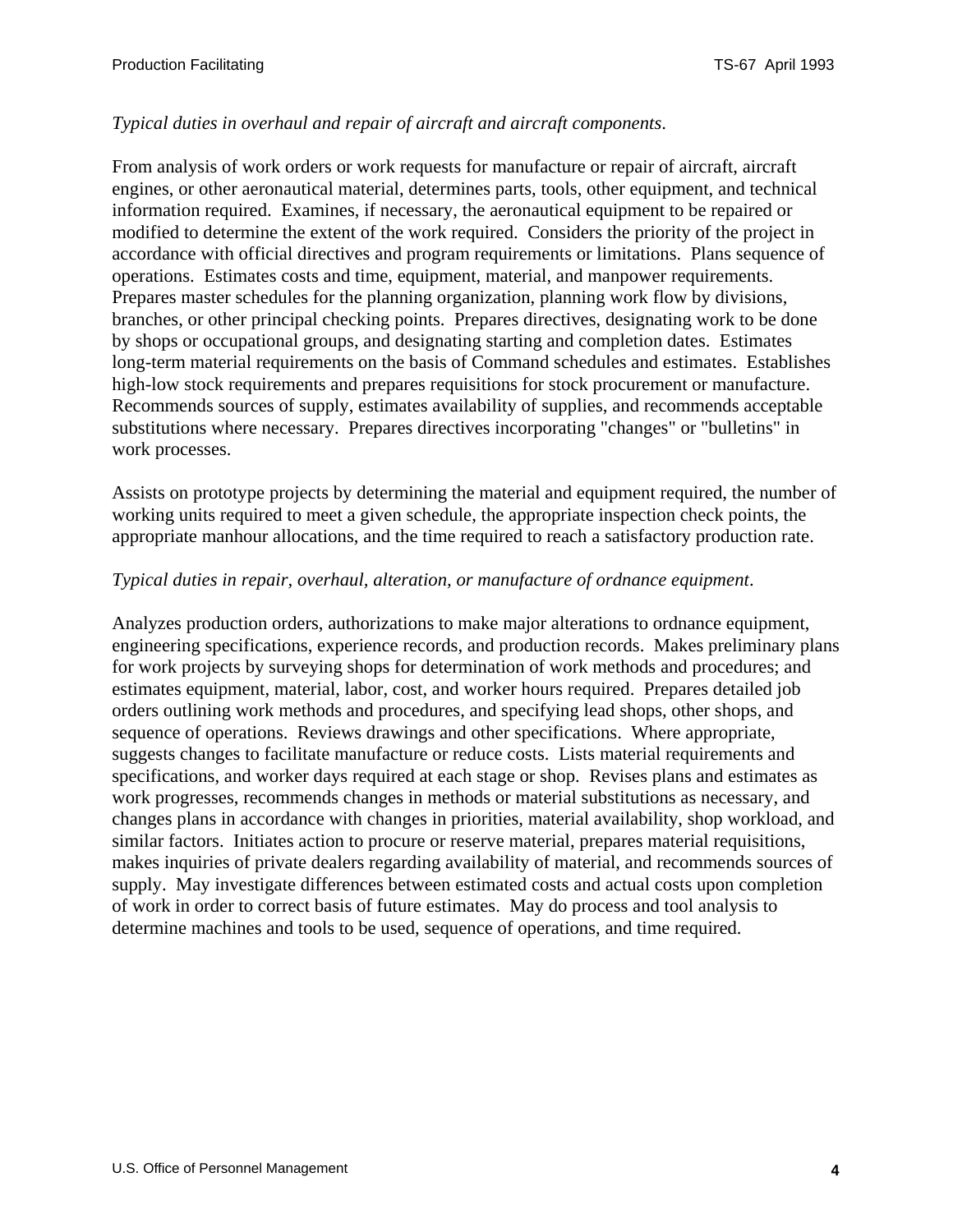#### *Typical duties in the production, rework, loading, and assembly of ammunition.*

Plans work for production or loading lines in accordance with type of equipment and personnel in each line. Issues job orders to the various lines, detailing work to be done, and specifying material and components to be used. Estimates requirements for ammunition components and other material, and initiates action to procure required material from the Command, stock office, or commercial suppliers. Details specifications for commercial suppliers. Coordinates work flow between different production lines. Studies work organization and methods and makes appropriate recommendations for changes to increase general efficiency or to meet special circumstances. Keeps records of work in progress or planned. Estimates daily production, personnel required, and unit costs. Assists in setting up flow plans for production lines.

#### *Typical duties in the maintenance, repair, alteration, and minor new construction of activity facilities*.

Analyzes work to be accomplished in the light of accepted trade practices, pertinent specifications, drawings, and sketches. Prepares detailed job orders. Assigns work in the most efficient job sequence to work centers involved. Estimates total man-time requirements, and details labor costs by shop, using engineered performance standards, when available, historical data, and by the application of knowledge acquired as a tradesman. Determines amount and type of material needed by each shop and estimates overall material costs.

May prepare detailed cost estimates for submission to the management Command in connection with projects requiring special authorization and allotment of funds by the Command.

May, in addition to the above, on a regularly scheduled basis or on specific requests, perform diagnostic inspection, and perform or witness tests on station facilities and structures, and related electrical and mechanical systems and equipment. Prepares written reports of such inspections, including locations, nature, and extent of deficiencies, and major items of material required to correct them. From examination of inspection reports, emergency service work authorizations, and other maintenance records, recommends changes in the frequency and scope of regularly scheduled maintenance inspections.

# **Pay Level**

The pay level of all Planner and Estimator positions is **WD**-8.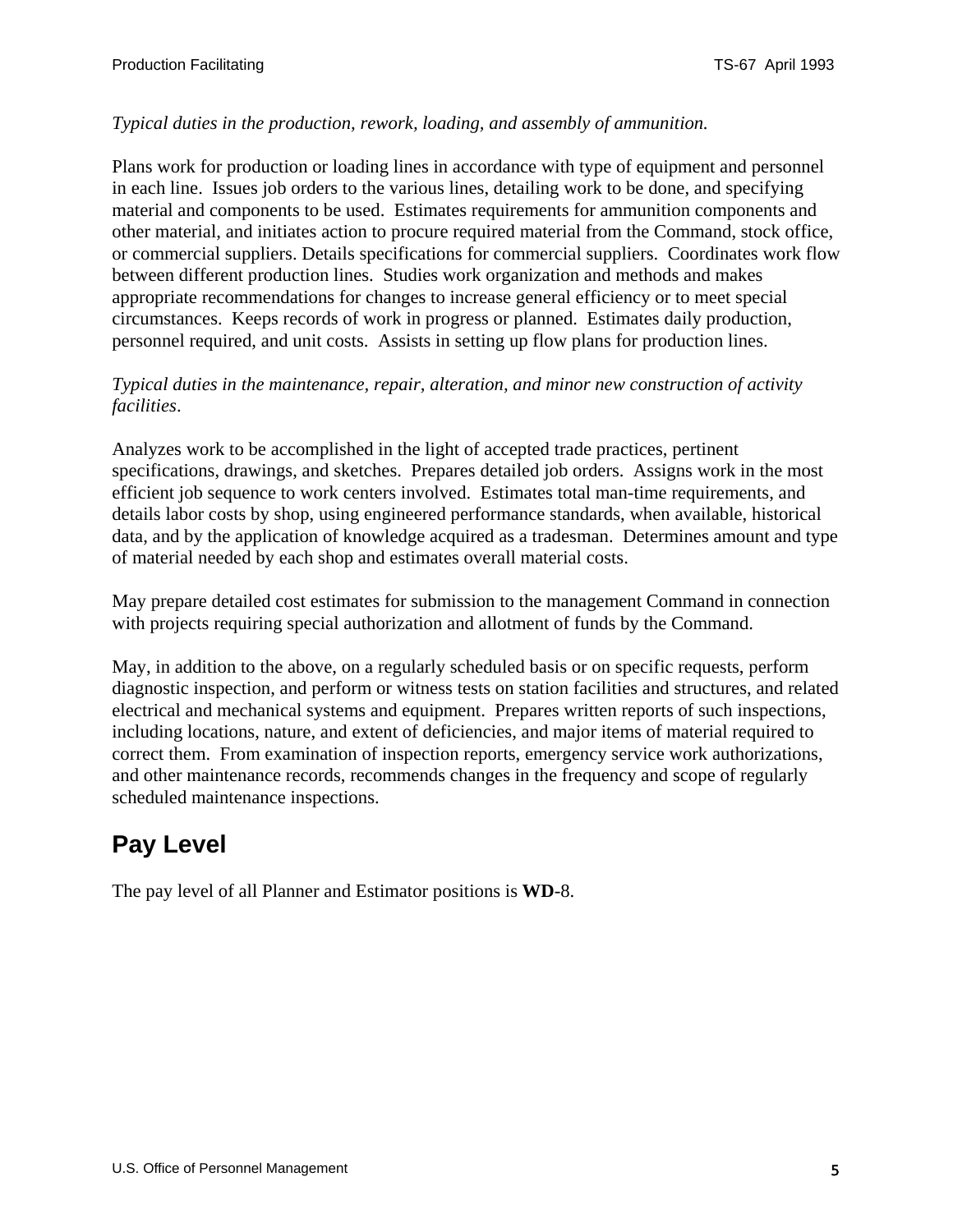# **CFWS -- KEY LEVEL DEFINITION ASSISTANT PRODUCTION SHOP PLANNER**

#### <span id="page-5-0"></span>*Summary*

Assists a Production Shop Planner in the operation of a major control center, or has full responsibility for a minor control center, to control the flow of materials to and from various manufacturing, repair, or process shops.

#### *Typical Work Performed*

Assists a Production Shop Planner in a major control center for a shop or group of shops which accomplish extensive manufacturing or repair operations where the extent of such operations is not standardized for all items repaired. For example, an auxiliary power equipment overhaul shop is usually typical of this circumstance. May take full charge of a minor control center where all operations are typically standardized and the work involves a largely routine process flow. Typical of such situations are control centers in certain accessory shops where 100 percent replacement of parts is always made, or process shops where cleaning, plating, and painting operations are almost completely standard. Performs several, but not all, of the following functions.

As work is received in the control center, examines it both from the standpoint of the condition of the physical parts and mechanical assemblies, etc., and also from the standpoint of the operations to be performed. On the basis of prescribed starting dates, either readies work for immediate induction into the shop or stores it in control center holding area for later induction. Readies work for mechanics by identifying parts with attached documents, insuring that all necessary parts are present, insuring that all necessary blueprints and other specifications and information are available, and obtaining all required tools, materials, and supplies. From visual examination of work, determines whether all or only a portion of standard shop operations are required or whether additional nonstandard shop operations are required. As necessary, makes subroutings to shops served by other control centers. Ascertains appropriate worker hours or flow time required to perform the operations, and also the trade skills, production equipment, technical information, and materials required.

Maintains continuous appraisal of present and prospective workload as against shop capacity and attempts to maintain efficient balance. Analyzes shop day-by-day workload as shown on schedules of worker hours required for each major work program and adds such additional work from component repair schedules or advance work in holding areas as is appropriate to keep shops operating at efficient capacity.

Initiates action to obtain required materials from shop stores, supply salvage, or other assigned work programs. Reports any work stoppage occurring because of lack of material. Attempts to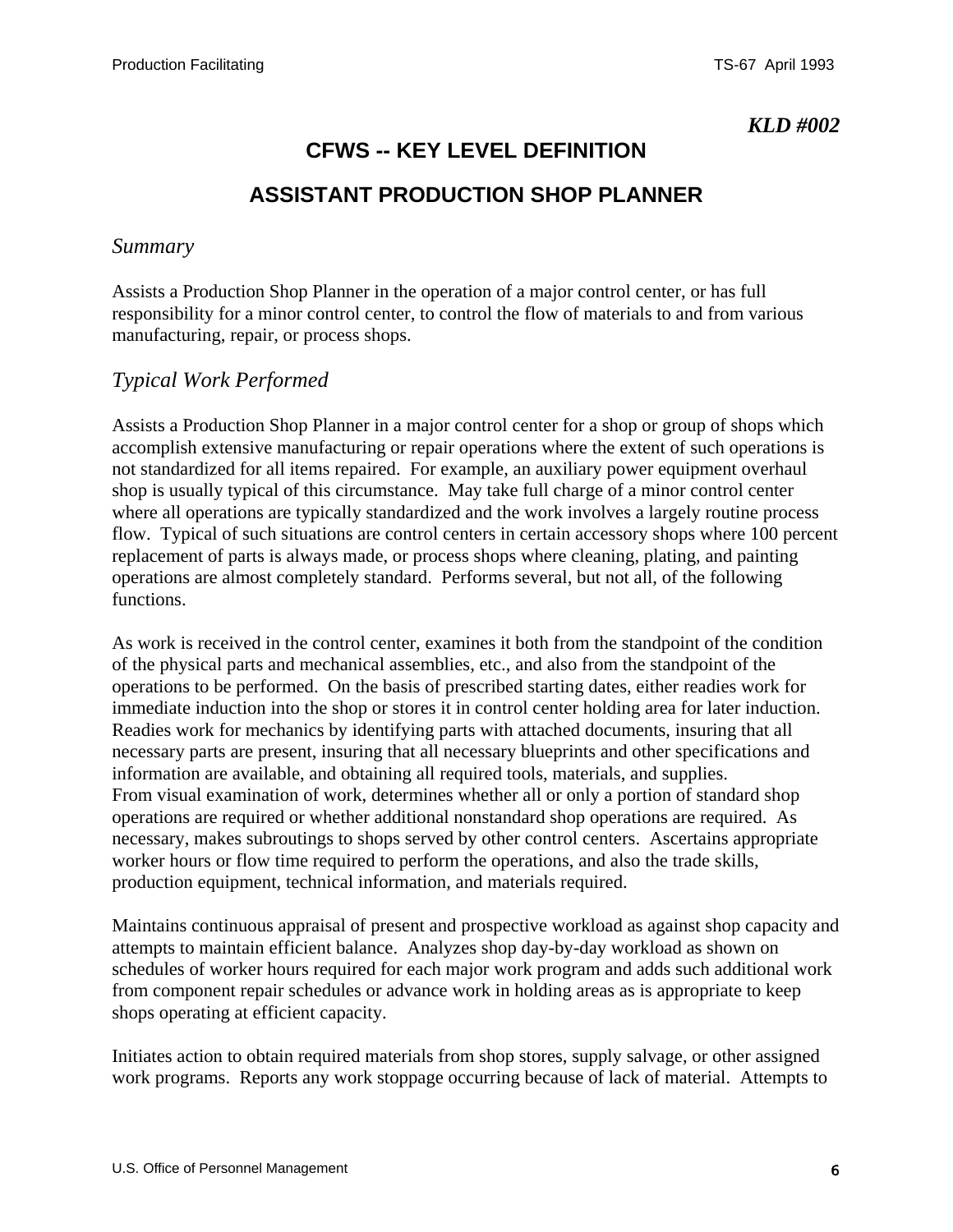find acceptable substitutes when specified materials are unavailable. When recurrent shortages indicate changed usage factors, reports such changes for use in altering provisioning schedules. Analyzes causes of work delays and attempts to foresee and forestall potential delays. Expedites work by direct action of control center where possible and through reports and recommendations to higher levels when necessary.

Maintains records of work in process and in delay. When work is completed, insures that job cards are properly made out, releases the move card, and dispatches material.

Maintains current files of technical data pertinent to shop operations and keeps shop line supervision informed on changes in specifications and work requirements.

May direct work of assisting personnel.

### **Pay Level**

The pay level of an Assistant Production Shop Planner is shown by the table below:

| PAY LEVEL TABLE            |                             |
|----------------------------|-----------------------------|
| When the WG base grade is: | The <b>WD</b> pay level is: |
| $WG-7$                     | $WD-1$                      |
| $WG-8$                     | $WD-2$                      |
| WG-9                       | $WD-3$                      |
| WG-10                      | WD-4                        |
| WG- 11                     | WD-5                        |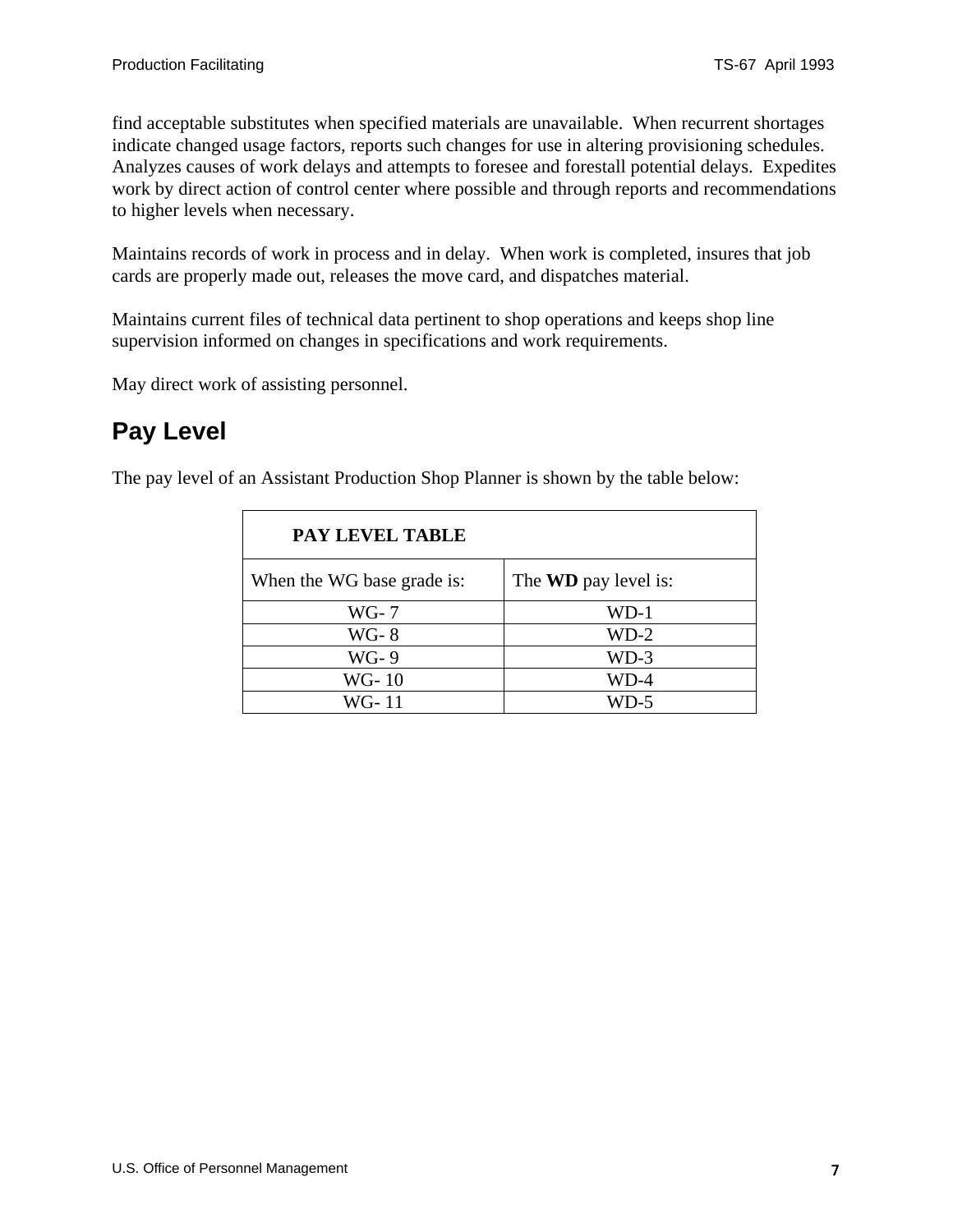# **CFWS -- KEY LEVEL DEFINITION**

### **AIRCRAFT EXAMINER**

#### <span id="page-7-0"></span>*Summary*

Examines and evaluates the condition of aircraft, aircraft engines, and their components and accessories to determine the depth of overhaul required for the particular aircraft and engines. Determines general condition, prescribes extent of disassembly, and specifies any departures to be made from standard overhaul process.

#### *Typical Work Performed*

Reviews log books of aircraft or engines to obtain such information as number of hours flown, location and conditions of operating (as, for example, whether carrier or land based), any crash damage sustained, incorporation of changes, routine discrepancies, and other factors significant to determining the required depth of overhaul. Through functional tests and visual examination, determines the condition of the aircraft, aircraft engines, or component.

Working from aircraft condition reports, schedules, production orders, change listings, and similar planning items, and from standard disassembly and overhaul processing directives, determines the extent of disassembly and overhaul processing directives, determines the extent of disassembly or type of overall required. Determines which components meet quality standards and decides which can be left on the aircraft and which must be removed to give access to other components.

Determines which components that do not meet standards can be repaired on the aircraft, which must be removed and given standard overhaul processing, and which, although they must be removed, can be repaired by less than standard overhaul. Considers general condition of the aircraft, total number of hours flown, changes incorporated, availability of materials, shop loading, and similar factors.

Completes paper work to effect proper routing and sequence of work through shops in accordance with decisions made on depth of overhaul required.

Provides lists of items which are missing or beyond economical repair so that replacements will be made available through the supply system.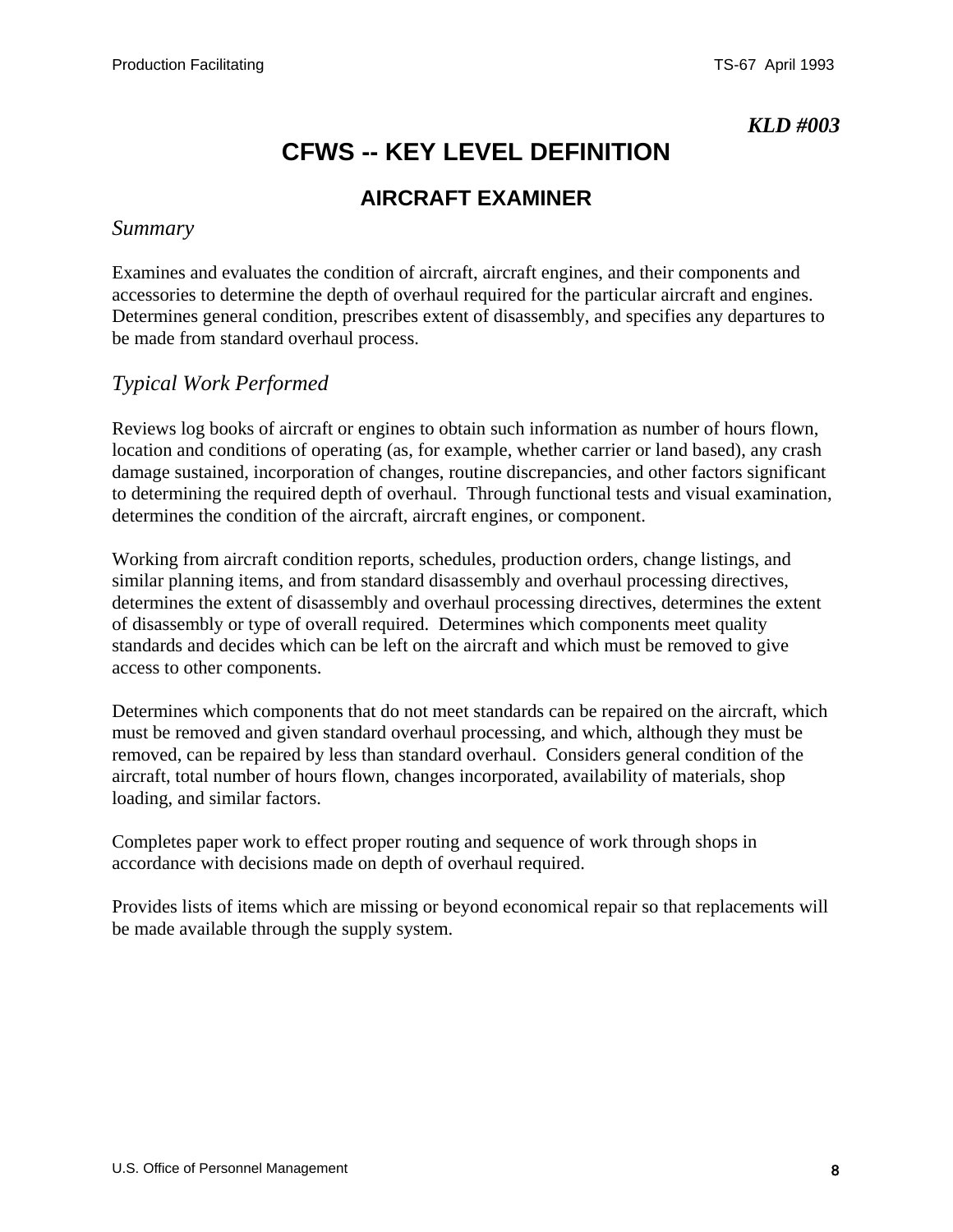| <b>PAY LEVEL TABLE</b>     |                             |
|----------------------------|-----------------------------|
| When the WG base grade is: | The <b>WD</b> pay level is: |
| WG-9                       | $WD-5$                      |
| WG-10                      | $WD-6$                      |
| WG-11                      | WD-7                        |
| WG-12                      | WD-8                        |
| WG-13                      | WD-9                        |

<span id="page-8-0"></span>The pay level of an Aircraft Examiner is shown by the table below:

*KLD #004*

# **CFWS -- KEY LEVEL DEFINITION**

### **ASSISTANT PROGRESSMAN**

#### *Summary*

Assists in scheduling and expediting work among different production shops, and between shops and outside work sites by making preliminary schedules for flow of work, equipment, and materials. Under the direction of a Progressman, follows up on work projects, observes delays or anticipated delays, confers with Progressman about causes, and follows up on recommended corrective actions.

### *Typical Work Performed*

Assists in maintaining surveillance over work orders and materials assigned to a shop for manufacture or assembly. Assists in expediting work and materials into and through shop, and performs necessary liaison work between the shop and various other departments or shops within the organization. Follows up on work by means of written records and direct observation. Makes tentative recommendations about changes in procedure, machinery setup, use of additional or different equipment, where appropriate, to facilitate the work and meet scheduled dates. As directed by a Progressman, takes necessary action to reschedule jobs affected by schedule changes, and to insure that materials and tooling are available to accomplish the work. Under the direction of a Progressman, coordinates checkoff lists and integrates detailed schedules with master schedules to establish process times. Maintains followup records and prepares reports.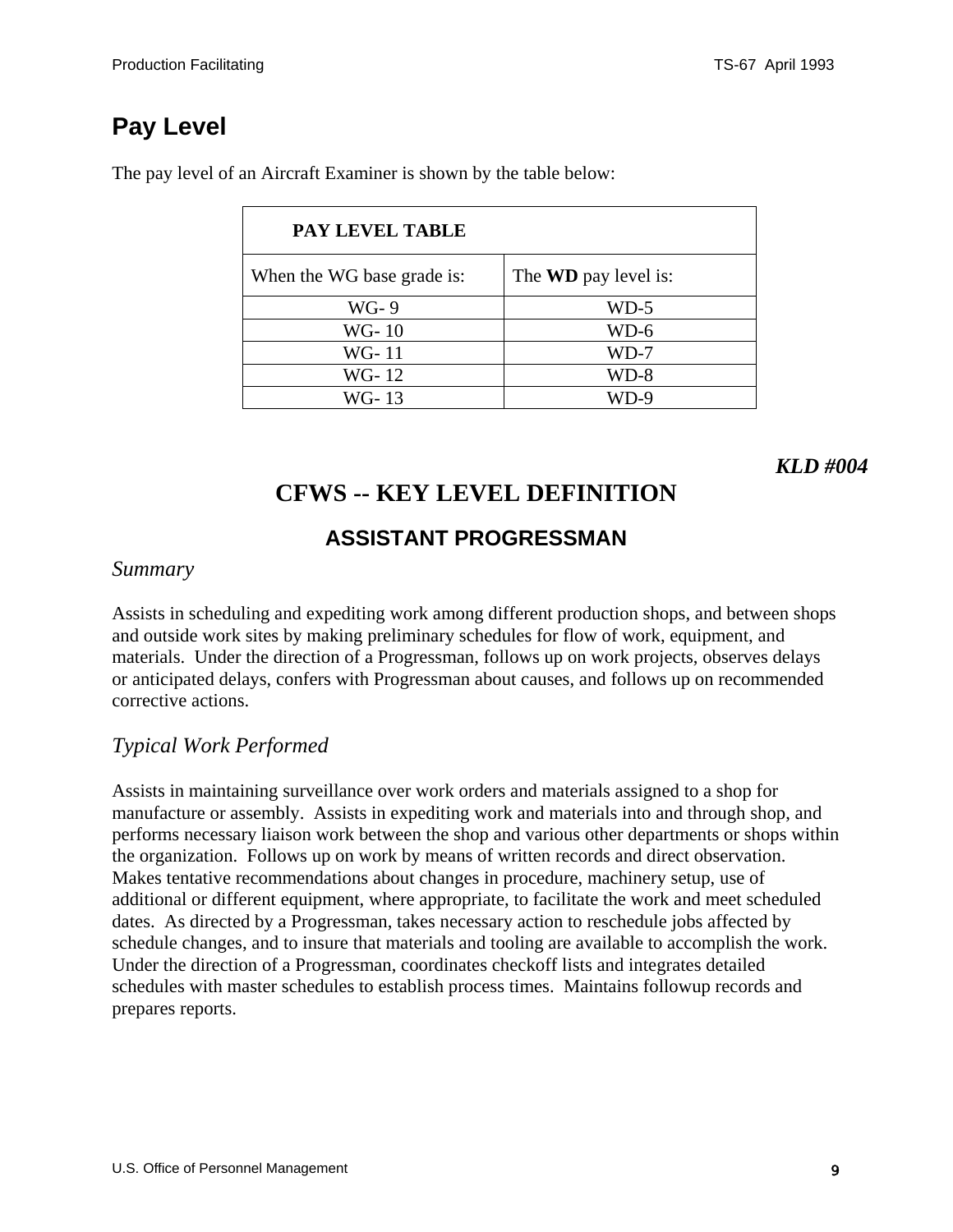| <b>PAY LEVEL TABLE</b>     |                             |
|----------------------------|-----------------------------|
| When the WG base grade is: | The <b>WD</b> pay level is: |
| $WG-7$                     | $WD-2$                      |
| <b>WG-8</b>                | $WD-3$                      |
| WG-9                       | WD-4                        |
| WG-10                      | WD-5                        |
| WG- 11                     | D-6                         |

<span id="page-9-0"></span>The pay level of an Assistant Progressman is shown by the table below:

### *KLD #005*

# **CFWS -- KEY LEVEL DEFINITION**

### **ASSISTANT PLANNER AND ESTIMATOR**

#### *Summary*

Assists in planning construction, repair, or manufacturing projects by making preliminary investigations of assigned portions of the project and tentatively identifying the facilities, equipment, material, and manpower which will be needed. Under direction of a Planner and Estimator, prepares detailed estimates of facilities, equipment, materials, and numbers and categories of personnel required, and develops estimates of labor and material costs for the assigned portion of a project. Drafts job order specifications for approval by the Planner and Estimator. Attends conferences concerning provisioning, documentation, and related matters. Conducts work site investigations of assigned projects or portions of projects. Usually works on one segment of a larger project for which a Planner and Estimator is responsible.

### *Typical Work Performed*

Compiles technical data, processing data, and progress data to maintain records of overhauls, modification, conversion, repair, salvage, and preservation of aircraft, aircraft engines, and components of these. Prepares bills of materials from drawings and other technical data. Screens logs of aircraft and aircraft engines to obtain significant information for use of the Planner and Estimator. Develops detailed workload schedules for assigned phases in the sequence of operations determined by the Planner and Estimator. Compiles data on worker hours and costs for use by the Planner and Estimator. As directed by the Planner and Estimator, investigates problems which shops or control centers have regarding parts and materials. Prepares orders directing release of work to shops, and submits them to the Planner and Estimator for approval. Compiles usage data for the Planner and Estimator. Makes periodic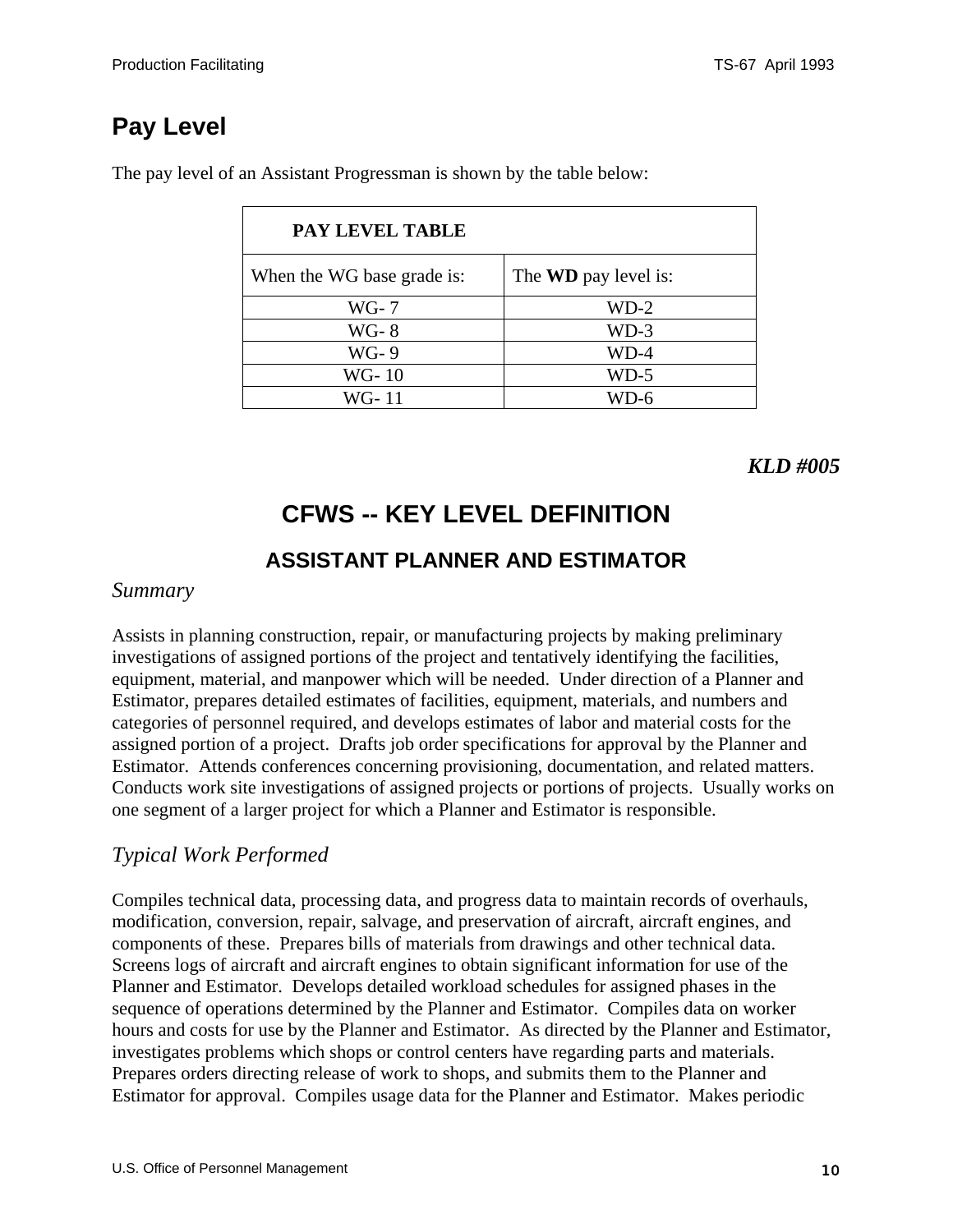<span id="page-10-0"></span>checks of stock usage to assure that stock level is maintained between high and low points determined by the Planner and Estimator. As directed, investigates aspect of problems concerning sources of supply, substitutions, and interchangeability of materials and components. Investigates bottlenecks and delays.

# **Pay Level**

The pay level of an Assistant Planner and Estimator is shown by the table below:

| <b>PAY LEVEL TABLE</b>     |                             |
|----------------------------|-----------------------------|
| When the WG base grade is: | The <b>WD</b> pay level is: |
| $WG-7$                     | $WD-2$                      |
| <b>WG-8</b>                | $WD-3$                      |
| WG-9                       | $WD-4$                      |
| WG-10                      | WD-5                        |
| WG- 11                     |                             |

*KLD #006*

# **CFWS -- KEY LEVEL DEFINITION**

### **SHOP PLANNER**

#### *Summary*

Reviews work orders, related instructions, and drawings to determine materials and equipment needed to accomplish desired station facility maintenance and repair work. Initiates requests for material procurement, and insures that delivery is coordinated with shop schedules. Follows progress of work and assists other planners, shop supervisors, and Maintenance Schedulers in eliminating backlogs and revising material requirements lists and completion dates.

### *Typical Work Performed*

Reviews work orders prepared and issued by Planner and Estimators. Reviews drawings or blueprints, and, on the basis of knowledge of shop operations and trade practices, determines material, equipment, and tools needed to accomplish the specified work.

Checks material indicated on job orders or material lists, to be sure that it is complete and correct for the work to be done. Initiates procurement of material by preparing stub requisitions for material in shop stores. Prepares request forms for materials to be procured outside the activity. On outside purchases refers to parts lists, manufacturers' catalogs, material specifications, and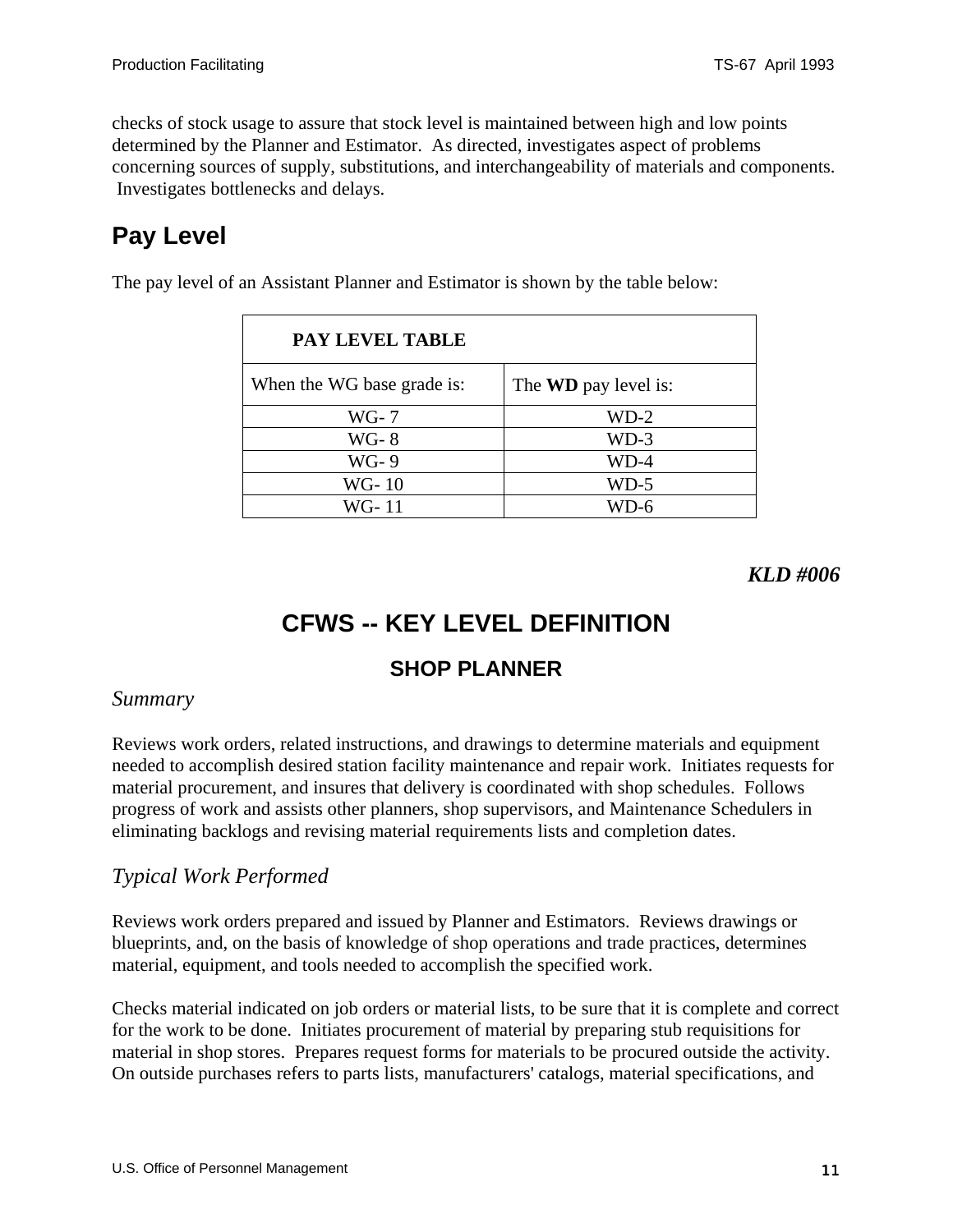similar sources. Occasionally, telephones suppliers to locate and secure prices on needed material.

Advises the Maintenance Scheduler that material is either available at the station or has been ordered, and gives approximate delivery dates. Follows up to assure timely delivery of material, and requests supply department or private suppliers to expedite slow shipments or urgently needed items. Advises supply when and where delivery is to be made so that it coincides with scheduled work dates.

Advises the Maintenance Scheduler when material is on hand so that the work may be scheduled. Works with shop supervisors and other planners in coordinating work among several shops on the basis of material availability. Suggest schedule revisions when material is delayed. Assists shop supervisors and Planner and Estimators in determining appropriate substitute material. Secures any additional material needed as a result of changes. Follows progress of work through visits to work sites or daily work progress reports submitted by shop supervisors. Reports delays and bottlenecks to the Maintenance Scheduler. From knowledge of the work in the several shops, assists the Maintenance Scheduler in revision of schedules necessary because of delays. Provides the Maintenance Scheduler with information regarding material availability, and possibility of borrowing material from other jobs.

Arranges for return of plans and unused material after completion of the work. Maintains file of manufacturers' catalogs, parts lists, material specifications, and similar documents.

May make arrangements for necessary work permits or safety clearances and notifies affected parties prior to start of work.

# **Pay Level**

The pay level of a Shop Planner is shown by the table below:

| <b>PAY LEVEL TABLE</b>     |                             |
|----------------------------|-----------------------------|
| When the WG base grade is: | The <b>WD</b> pay level is: |
| WG- 7                      | $WD-2$                      |
| <b>WG-8</b>                | $WD-3$                      |
| WG-9                       | WD-4                        |
| WG-10                      | $WD-5$                      |
| WG-11                      | $WD-6$                      |
| WG-12                      | WD-7                        |
| WG-13                      | $WD-8$                      |
| WG-14                      | WD-9                        |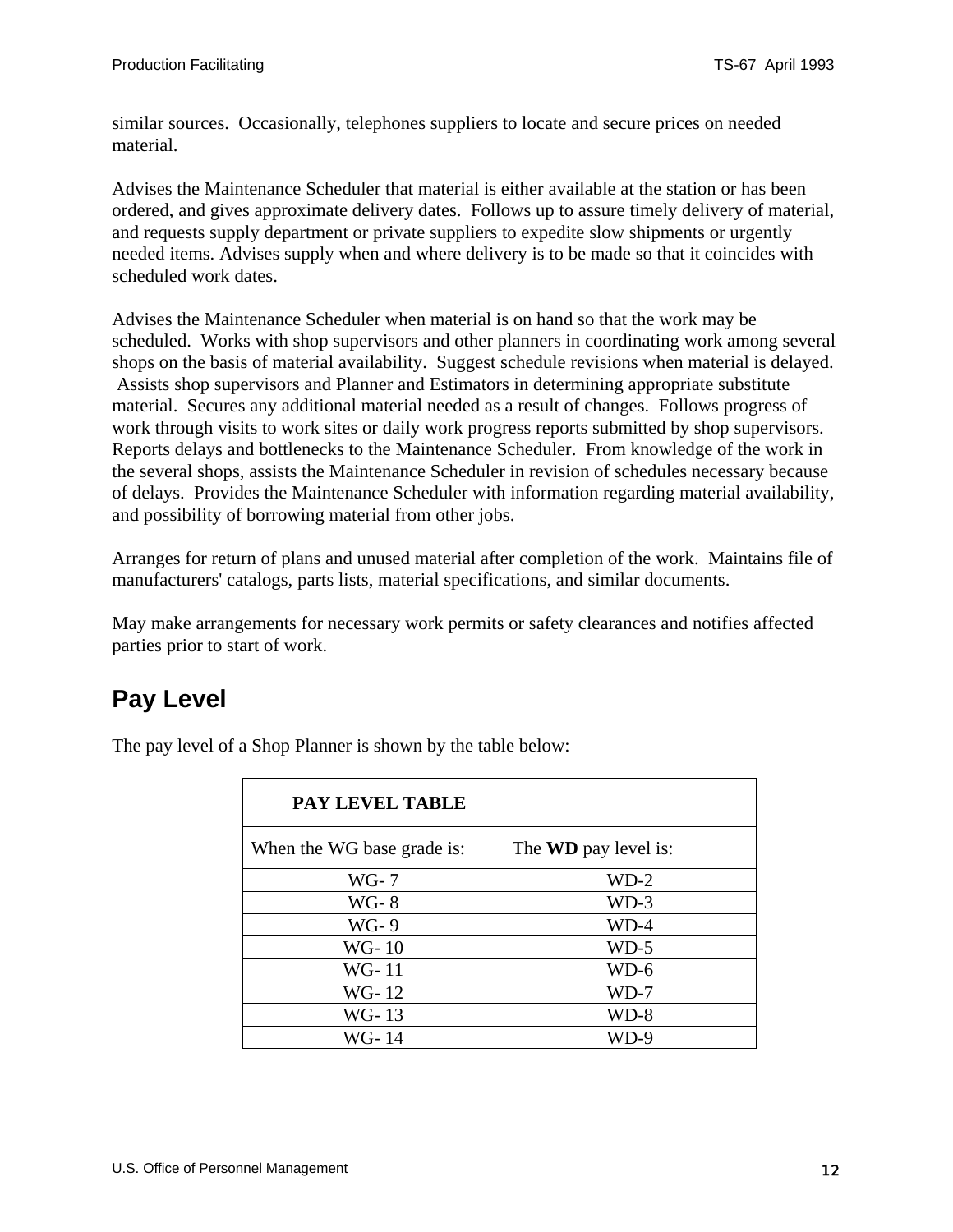# **CFWS -- KEY LEVEL DEFINITION**

### **PRODUCTION SHOP PLANNER**

#### <span id="page-12-0"></span>*Summary*

Reviews job orders, related instructions and drawings received in a production shop to determine manpower, materials, and equipment needed to accomplish the work outlined. Determines appropriate shop work areas, schedules work within specific shops, itemizes list of materials needed, initiates request for material procurement, and insures that delivery is coordinated with shop work schedules. Follows progress of work and assists other Planners and shop supervisors in eliminating backlogs and revising material requirements lists and completion dates.

In a separate work situation, operates a major control center to control the flow of materials to and from various manufacturing, repair, or process shops.

#### *Typical Work Performed*

Reviews job orders prepared and issued by Planner and Estimators. Determines proper work areas within the shop and routes copy of work order to the supervisors concerned. Reviews blueprints and the bill of materials and, from knowledge of shop operations and trade practices, determines material, equipment, and tools needed to accomplish the work specified. Details suboperations not included on job order. Itemizes material required on a material record card which he maintains throughout the job.

Reviews worker hour estimates supplied by Planner and Estimators, discusses apparent discrepancies with shop supervision, and suggests needed changes to Planner and Estimators.

Initiates procurement of material by preparation of stub requisition for material in shop stores. Prepares material request forms for materials to be procured outside the activity as the need occurs. On such outside purchases, refers to parts lists, manufacturers' catalogs, material specifications, and similar sources. Occasionally contacts suppliers by telephone to locate needed material and obtain prices. Indicates status of material (location if in activity inventory --expected delivery date if outside purchases, etc.) on material record card. Insures that all material meets specifications. Sends questionable items to laboratory for test and analysis. Follows up to assure timely delivery of material and contacts supply department or private suppliers to expedite slow shipments or urgently needed items. Advises supply when and where to deliver material so that such delivery coincides with work dates scheduled. Arranges with activity transportation officials for movement of material.

Works with shop supervisors and other planners in coordinating work among the several work areas of a shop. Suggests schedule revisions to the scheduling section where dictated by material considerations. May attend scheduling conferences to represent shop in determining schedule dates. Assists shop supervisors in determining appropriate substitute material and suggests such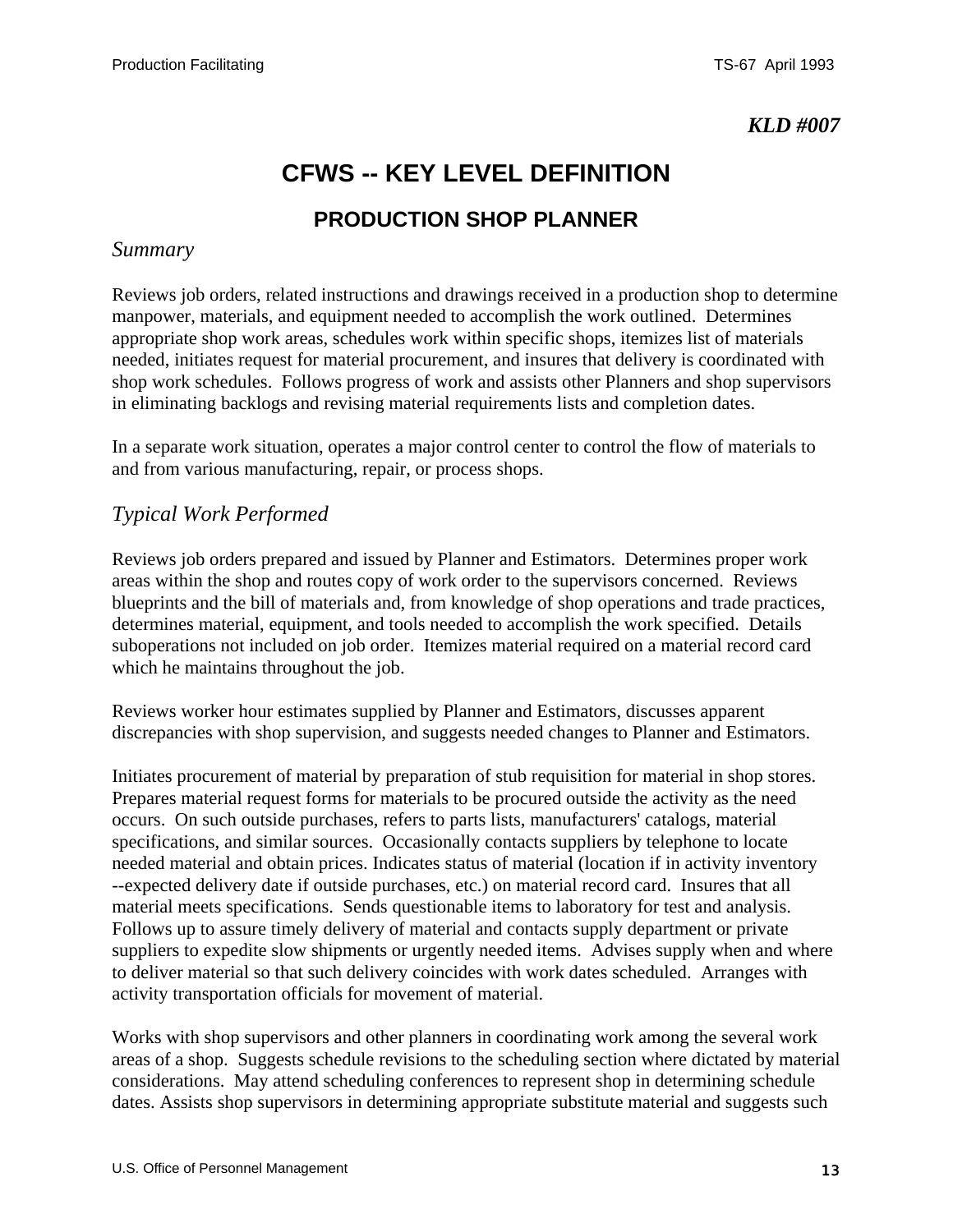substitutes to engineering personnel who make final decisions except on standard, interchangeable items. Procures additional items needed due to supplementary work orders, unforeseen problems, etc., and special material needed to complete the job.

In some shops such as Sheet-Metal Shop and Machine Shop, a great deal of intrashop scheduling over and above that provided in the work order is required because a multiplicity of work "packages" often is needed to accomplish a complete job in these shops. In these instances, the Production Shop Planner schedules each phase of the job or package in his shop by proper sequence and designates manpower, materials, and equipment required at each stage. May designate assisting trades. Coordinates his own shop schedule with those of other shops. Assures that all blueprints, materials, etc., are available; may prepare sketches as necessary. Follows progress of such work. Requests scheduling section to revise overall schedules when this becomes necessary.

Determines work required on "open and inspect" jobs and prepares request for Revision of Estimate indicating material and time requirements.

Arranges for return of plans, unused material, etc., after completion of the work.

Maintains shop files of manufactures' catalogs, parts lists, material specifications and similar documents.

May make arrangements for any necessary work permits or safety clearances, and notify affected parties before start of work. When responsible for the operation of a major control center, controls the workload of a shop or group of closely related shops by performing functions concerned with receiving work, routing, dispatching, and reporting. Accomplishes control center functions either personally or through direction of assistants, such as Assistant Production Shop Planners or other assisting personnel.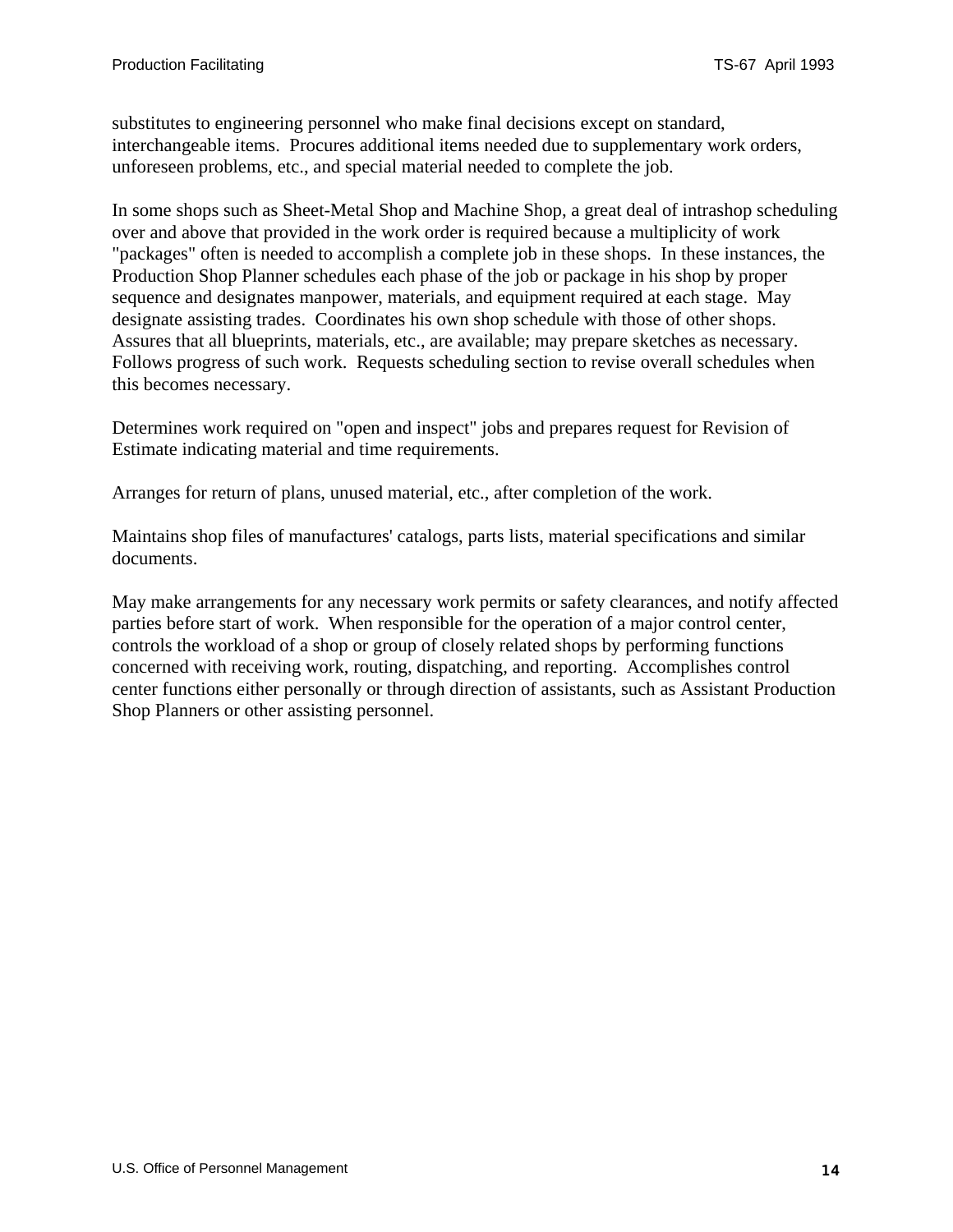<span id="page-14-0"></span>The pay level of a Production Shop Planner is shown by the following table:

| <b>PAY LEVEL TABLE</b>     |                             |
|----------------------------|-----------------------------|
| When the WG base grade is: | The <b>WD</b> pay level is: |
| WG- 7                      | $WD-3$                      |
| <b>WG-8</b>                | $WD-4$                      |
| WG-9                       | $WD-5$                      |
| WG-10                      | WD-6                        |
| WG-11                      | WD-7                        |
| WG-12                      | $WD-8$                      |
| WG-13                      | WD-9                        |
| WG-14                      | $WD-10$                     |
| WG-15                      | WD-11                       |

*KLD #008* 

# **CFWS -- KEY LEVEL DEFINITION**

### **SHIP SURVEYOR**

#### *Summary*

In connection with repair or overhaul work done by private contractors on ships' structures and systems, determines work required; estimates materials, labor costs, and time required; and prepares detailed work specifications. Also inspects work in progress and, upon completion, performs and witnesses tests, and makes final acceptance or rejection decisions.

### *Typical Work Performed*

Makes preliminary inspections to ascertain the detailed repair work required. Writes specific and precise instructions for work to be done by contractors' employees. Interprets specifications and Navy job requirements to insure that contractor personnel understand the work to be done. Estimates labor and material costs and the time required to accomplish specific work items so that contract administrators can determine the propriety of contractor's work forces to insure that it is in accord with plans, specifications, orders, directives, and sound shop and marine practice. Maintains pertinent records.

When acting as the Navy's only on-the-job representative at a private shipyard or ship repair facility, transmits information relating to the job between the contractor and the Navy's contracting office.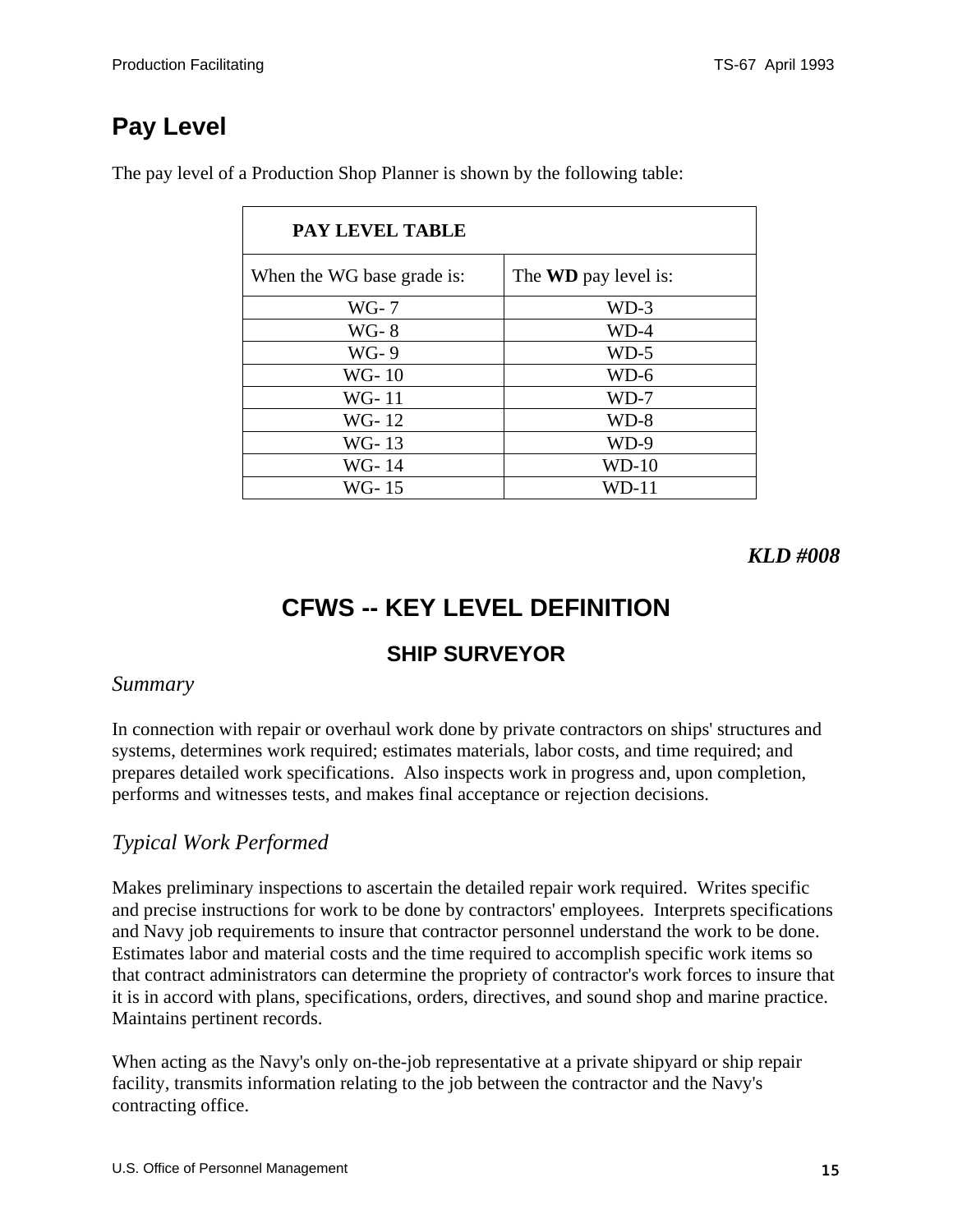<span id="page-15-0"></span>The pay level of all Ship Surveyor positions is **WD**-8.

#### *KLD #009*

# **CFWS -- KEY LEVEL DEFINITION**

### **MAINTENANCE SCHEDULER**

#### *Summary*

Schedules work among the various work activities engaged in station facility maintenance and repair operations, and between the work activities and outside work sites; authorizes initiation of work projects, and balances workload and available manpower; checks progress being made on job orders and reschedules work when necessary.

### *Typical Work Performed*

Reviews job orders and accompanying plans, material lists, etc. Based on information regarding manpower; machine, tool, equipment, and material availability; current workload; priorities and deadlines; weather conditions; etc., and working within the overall calendar and man-time estimates established in the job order, schedules a starting and completion date for each specified work operation to be performed (carpentry, plumbing and pipefitting, electrical, machinery, etc.). Schedules work for concurrent performance where possible, or in most effective sequence to insure required progress of shop operation. Authorizes work and the man-time that may be expanded in any single calendar period on each project by initiating release of work schedules. May further analyze material requirement of original estimates in order to determine commercial sizes needed, consider possibility of substituting materials, and initiate procurement of materials.

Checks progress on job orders by observing master schedule boards, and reviewing periodic progress and manpower reports from work activities. Reschedules work delayed by weather conditions, unavailability of materials, etc., to period when manpower is available.

### **Pay Level**

The pay level of all Maintenance Scheduler positions is **WD**-7.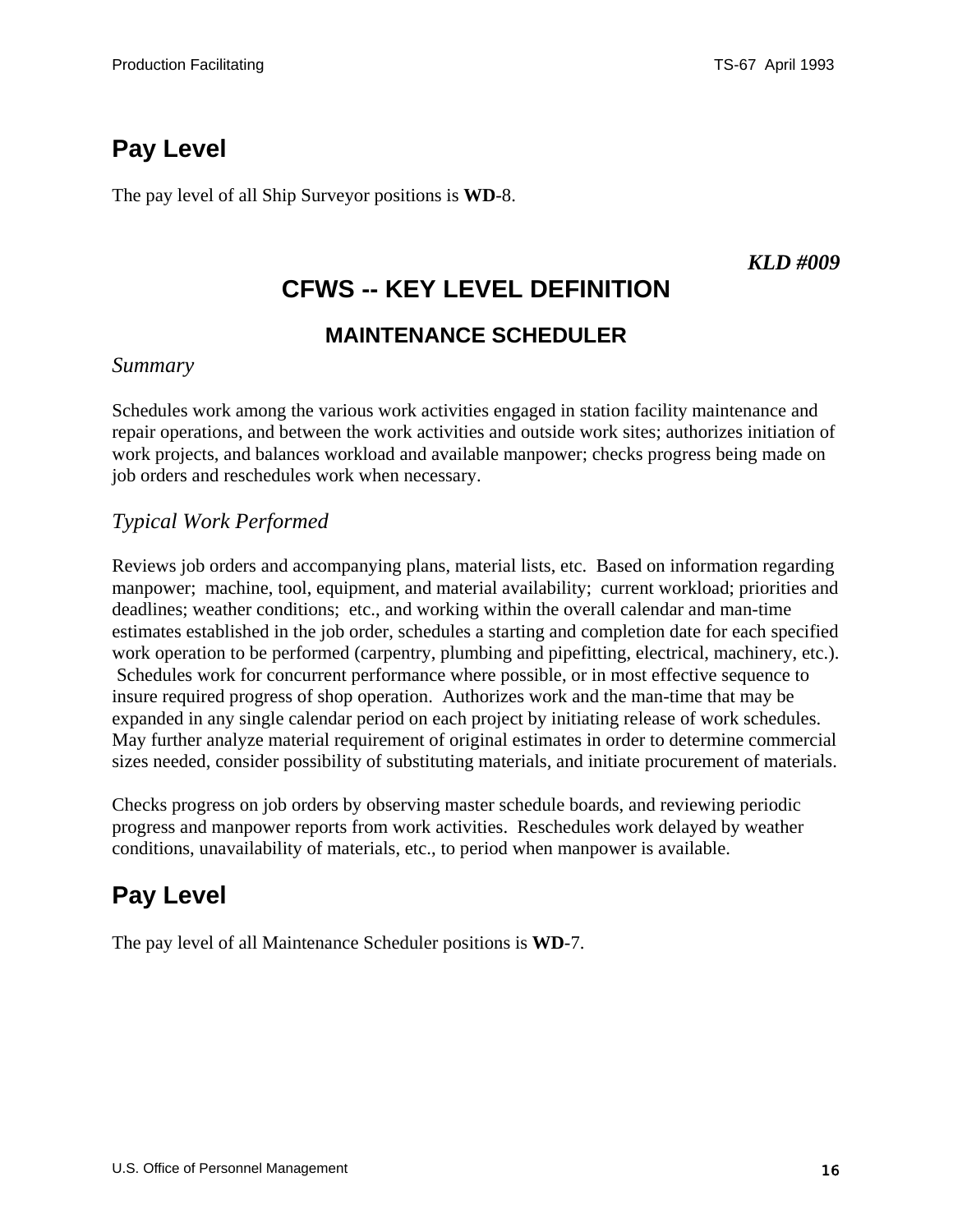# **CFWS -- KEY LEVEL DEFINITION**

### **PROGRESSMAN**

#### <span id="page-16-0"></span>*Summary*

Schedules and expedites work among different production shops, and between shops and outside work sites. Prepares detailed schedules for flow of work, equipment, and materials. Follows up on work projects, observing delays or anticipated delays, determining causes, and taking or recommending corrective actions.

May direct the work of one or more Assistant Progressman.

#### *Typical Work Performed*

#### *Typical duties in repair, overhaul, alteration, or manufacture of ordnance equipment.*

Analyzes job orders, engineering plans and specifications, and similar information to determine job requirements. Prepares detailed schedules for shop and assembly work, indicating flow of work between shops and stations, length of time allowed for each operation, the sequence and priority of operations, and the starting and completion dates. Follows up on work by means of written records and direct observation. Attempts to locate actual and potential causes of delay, and takes or recommends corrective action. Expedites delivery of materials from supply to shop or assembly point. Recommends changes in procedure, setting up of additional or different equipment, where appropriate, to facilitate the work and meet scheduled dates. Meets with shop supervisors and department heads to draw up realistic schedules. Coordinates movement of materials and work through various manufacturing phases. Maintains follow up records and prepares reports.

#### *Typical duties in overhaul and repair of aircraft and aircraft components.*

From master schedules prepared by planning group, prepares detailed schedules for various feeder and assembly shops in accordance with bench and machine workload, capacities, and standards.

Meets with shop supervisors and others to draw up realistic schedules. Arranges for delivery to shops of materials, special tools, equipment, and technical information in advance of shop needs. Follows up on work by means of records and direct observation. Investigates reasons for work stoppages or delays and takes or recommends corrective action. Observes utilization of manpower, equipment, and floor space with regard to needs of present work schedules and any anticipated changes in workload or capacity. Recommends changes in procedure, setting up of additional machinery, and use of additional or different equipment, where appropriate, to facilitate work and meet scheduled dates. Coordinates movement of materials and work through various manufacturing stages.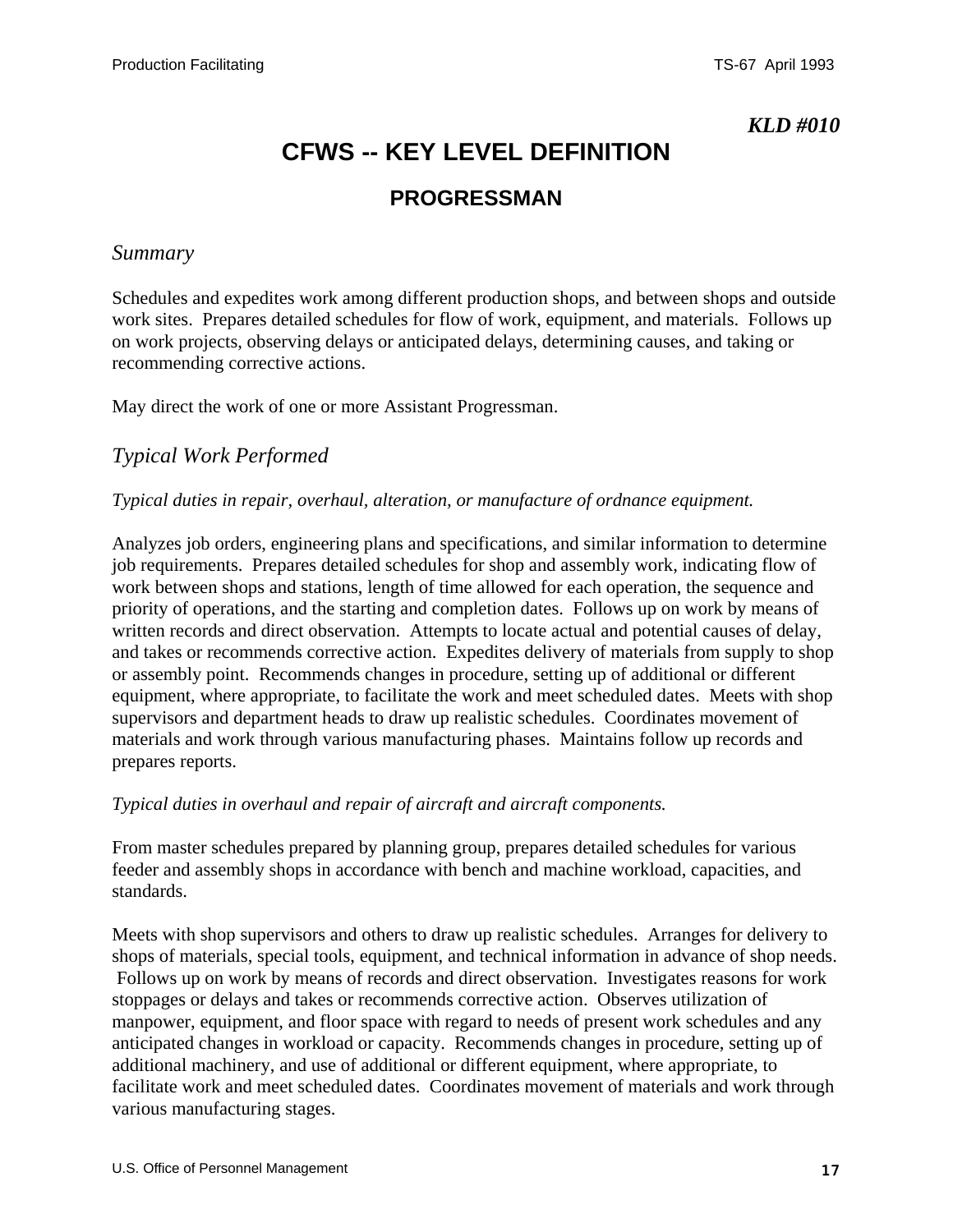<span id="page-17-0"></span>The pay level of all Progressman positions is **WD**-8.

### *KLD #011*

# **CFWS -- KEY LEVEL DEFINITION**

### **SHIP PROGRESSMAN**

#### *Summary*

Determines the status of productive work by following up on physical progress. Obtains information of delays or anticipated delays in work progress, determines causes, and takes or recommends corrective action. Coordinates work among different production shops, and between production shops and outside work sites on a shipbuilding or ship repair operation.

#### *Typical Work Performed*

Using schedules, work authorizations, manning curves, and engineering plans and specifications, determines key points of work requiring close coordination or follow-up. Follows up on preliminary work started in shops and aboard ships, and expedites it, when required, by arranging for delivery of engineering plans, equipment, and supplies.

Participates in arrival conferences to obtain information on nature of work projects, availability dates of ships, materials, and engineering plans to be required, and changes made in preliminary plans and estimates. Supplies information at arrival conferences on shop facilities and materials available. May occasionally assist supervision by representing the Production Department in working out with the Supply Department solutions to certain industrial material problems.

Periodically estimates the physical progress of work during the ship's stay by following up on the movement of materials and work through various manufacturing and repair phases as necessary. Prepares periodic reports on progress of work and notes actual or anticipated delays.

Determines causes of delays, and makes recommendations for corrective action or revisions of schedules. Assists Ship Superintendent in coordinating shop operations aboard ship and recommends changes in manning to higher supervision when considered advisable. May act in occasional absence of Ship Superintendent. On completion of work, prepares reports on shops' performance in meeting schedules, and attends to prompt closeout of work orders.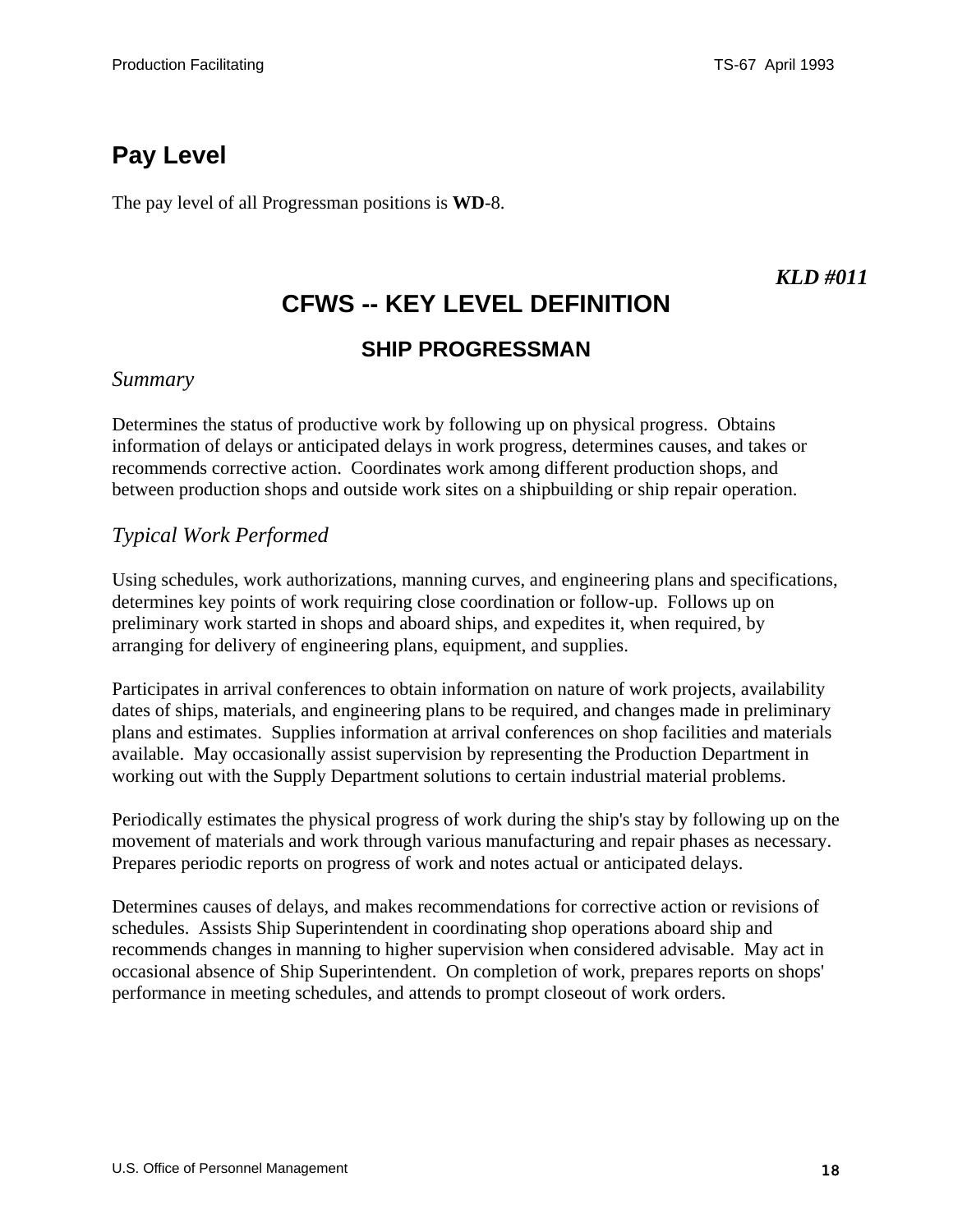<span id="page-18-0"></span>The pay level of all Ship Progressman positions is **WD**-8.

### *KLD #012*

# **CFWS -- KEY LEVEL DEFINITION**

### **SHIP SCHEDULER**

#### *Summary*

Analyzes work plans, design plans, availability of information and man-time estimates, and schedules work in various production shops and outside work sites in a naval shipbuilding or ship repair operation. Reviews reports of work progress and reschedules work as necessary. Develops scheduling standards.

### *Typical Work Performed*

Analyzes advance work lists, manufacturing requests, preliminary man-time estimates, engineering plans and specifications, and material lists; and prepares overall preliminary schedules designating start and completion dates for each production shop involved in the major work phases on each item, particularly "mast" items, and specifying required dates for delivery to shops of materials, plans, parts, and job orders. Prepares tentative drydocking or berthing schedules.

Attends arrival conferences to obtain detailed information on nature of work projects, availability dates of ship, materials, and engineering plans required, and changes to be made in preliminary plans and estimates. Participates in and may conduct scheduling conferences, meets with shop supervisors and division heads, and incorporates information on current shop workload conditions, detailed shop estimates, and information regarding status of materials and plans into final schedules which are issued to make necessary revisions to the preliminary schedule.

During the working period, reviews reports on status of work and on delays experienced, and reschedules jobs as necessary.

Assists in reviewing scheduling adherence on completed availabilities, and in making recommendations to correct causes of departures from schedules in the future. Develops standard schedules for repeat-type work items and alterations and develops standard sequences for accomplishment of work, by type of ship and type of availability, for use in future scheduling action.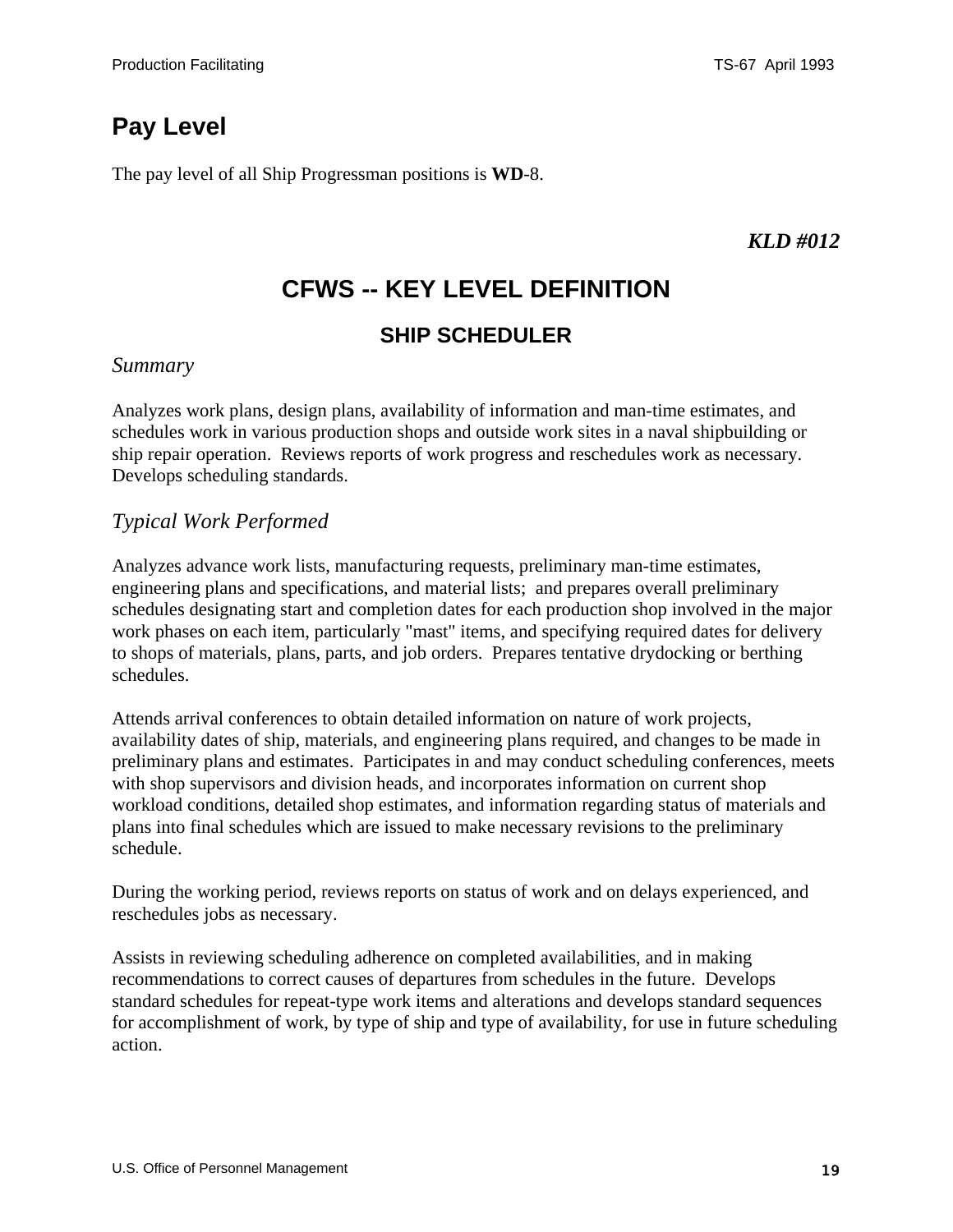<span id="page-19-0"></span>The pay level of all Ship Scheduler positions is **WD**-8.

### **PART II -- SUPERVISORY KEY LEVEL DEFINITIONS**

#### *KLD #013*

# **CFWS -- KEY LEVEL DEFINITION SUPERVISORY PLANNER AND ESTIMATOR**

#### *Summary*

Provides supervision as a first level supervisor to a group of nonsupervisory Planner and Estimators. Plans, assigns, and directs work; trains subordinates; initiates personnel actions; enforces disciplinary regulations and good housekeeping; and performs related duties.

#### *Typical Work Performed*

Plans and schedules work of group supervised. Reviews work requests to see that they are within station policy and to see whether engineering plans will be required. Assigns work to subordinates. Answers subordinates questions, resolves work problems, and gives technical assistance when required. Coordinates work of subordinates, prescribes methods and procedures, and sets standards of quantity and quality. Transmits written instructions, notices, and orders from higher authorities. Explains them as necessary, and insures that they are complied with. Takes part in a wide field of personnel matters concerning subordinates. Takes actions or makes recommendations regarding leave requests, performance ratings, promotions, demotions, transfers, separations, grievances and beneficial suggestions. Trains subordinates in work methods and procedures. Enforces safety, fire, and other regulations; and maintains good work practices in areas supervised.

Compiles information to improve planning and estimating techniques. Compares estimates with actual manpower and material requirements to evaluate efficiency. Compiles statistics to develop experience trends.

Maintains working library of reference materials, such as manuals, handbooks, technical bulletins, catalogs, standards, specifications, and design criteria.

Prepares or supervises the preparation of various reports, memoranda, and correspondence.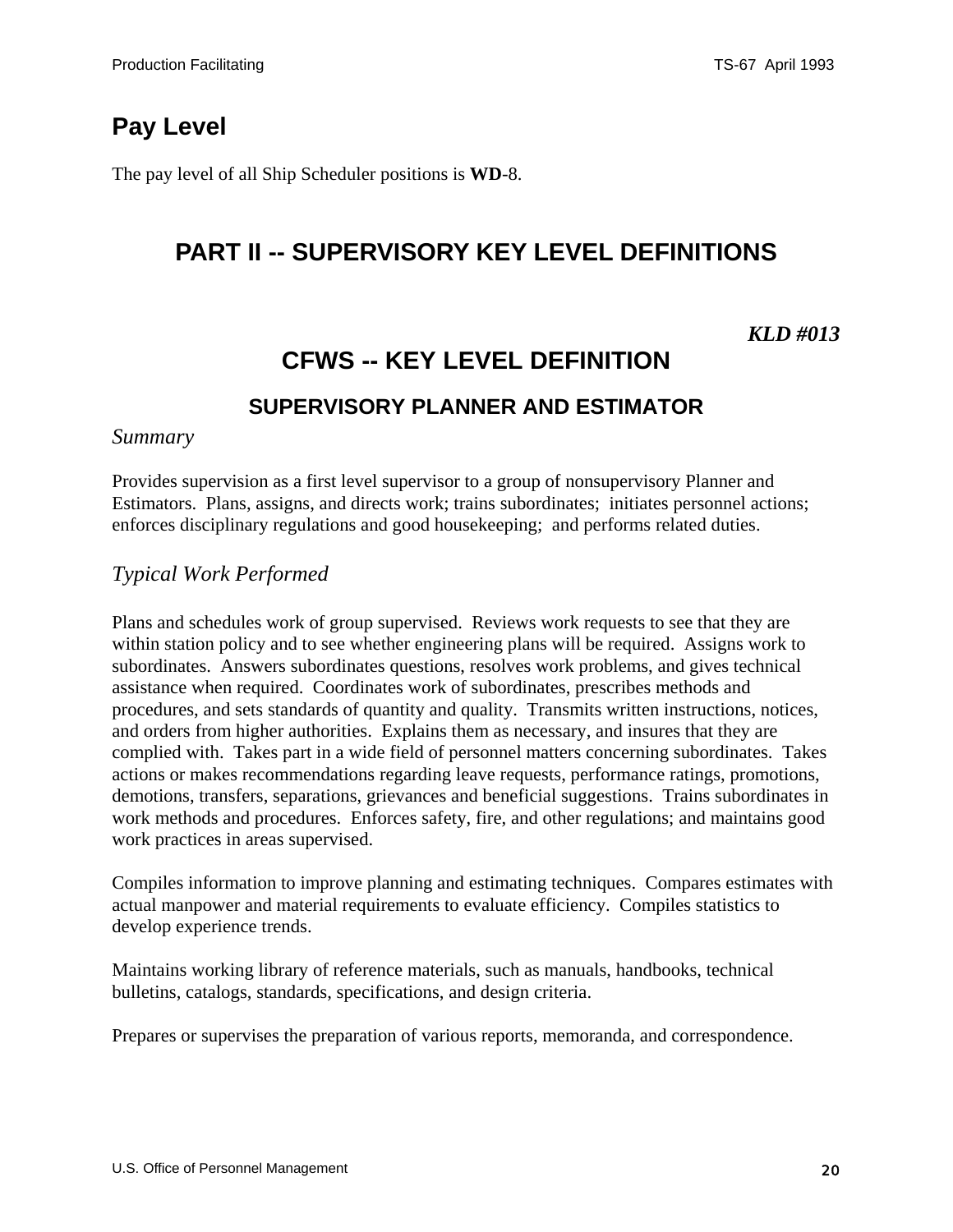<span id="page-20-0"></span>The pay level of all Supervisory Planner and Estimator positions is **WN**-7.

### *KLD #014*

# **CFWS -- KEY LEVEL DEFINITION**

### **SUPERVISORY PROGRESSMAN**

#### *Summary*

Provides supervision as a first level supervisor to a group of nonsupervisory Progressmen. Plans, assigns, and directs work; trains subordinates; initiates personnel actions; enforces disciplinary regulations and good housekeeping; and performs related duties.

### *Typical Work Performed*

Plans and schedules work of group supervised. Assigns work to subordinates. Answers subordinates' questions, resolves work problems, and gives technical assistance where required. Coordinates work of the group, prescribes methods and procedures, and sets standards of quality and quantity.

Transmits written information, notices, and orders from higher authorities. Explains them as necessary, and insures that they are complied with. Takes part in a wide field of personnel matters concerning subordinates. Takes actions or makes recommendations regarding leave requests, performance ratings, promotions, demotions, transfers, separations, grievances, and beneficial suggestions. Trains subordinates in work methods and procedures. Enforces safety, fire, and other regulations and maintains good work practices in areas supervised.

Supervises maintenance of charts, graphs, and other records of shop workloads and work forces, material deliveries, amount of work completed, rate of completion and similar data. Prepares, or supervises the preparation of various reports, memoranda, and correspondence.

# **Pay Level**

The pay level of all Supervisory Progressman positions is **WN**-7.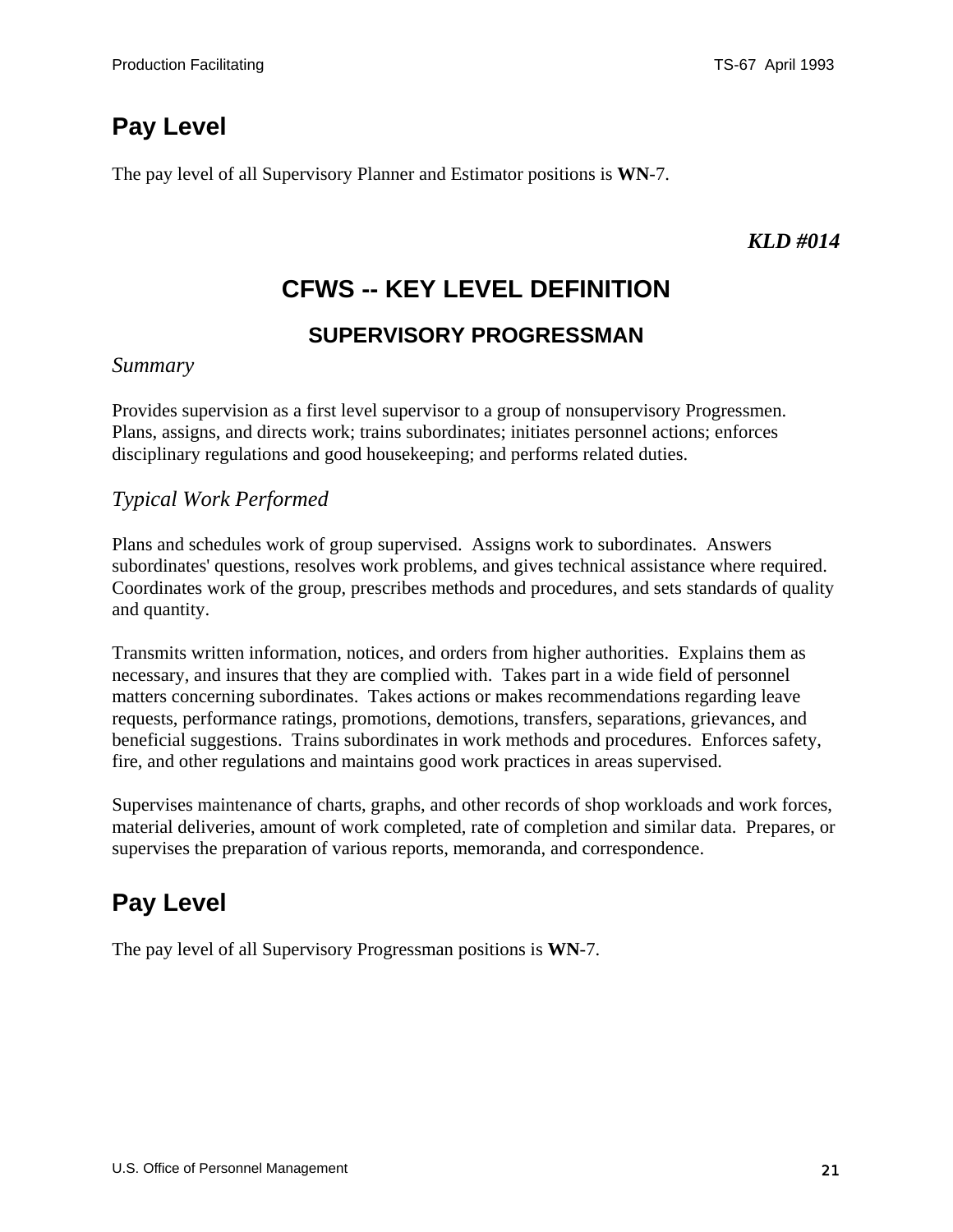# **CFWS -- KEY LEVEL DEFINITION**

### **SUPERVISORY SHIP PROGRESSMAN**

#### <span id="page-21-0"></span>*Summary*

Provides supervision as a first level supervisor to a group of nonsupervisory Ship Progressmen by planning, assigning, and directing work, training subordinates, initiating personnel actions, enforcing disciplinary regulations and good housekeeping practices, and performing related duties.

#### *Typical Work Performed*

Plans and schedules work to be accomplished by group supervised, and provides for effective use of employees in terms of workload and completion dates. Consults with own supervisor on manpower needs and technical problems to avoid bottlenecks and delays. Serves as liaison with Planner and Estimators, Ship Schedulers, and with various shop supervisors regarding problems in progressing and work coordination.

Assigns work to subordinates, determines work priorities unless otherwise established, and revises priorities and schedules assignments as necessary. Resolves working problems. Takes necessary corrective action to overcome delays and coordinate work in his group in the interest of overall objectives. Prescribes progressing methods and procedures in keeping with work requirements and sets standards of quantity and quality. Follows up on work assignments to see that commitments are met.

Trains subordinates in work methods and procedures, proper use of progressing forms, and established regulations and policies. Participates in training programs for supervisors.

Takes part in a wide field of personnel matters concerning subordinates including performance ratings, leave requests, disciplinary and commendatory actions, promotions, demotions, transfers, separations, grievances, and beneficial suggestions.

Enforces safety, fire, and other regulations, and maintains good housekeeping in work areas supervised. Procures, issues, and advises on the use of safety equipment to be worn by subordinate employees on shipboard, work areas, etc.

### **Pay Level**

The pay level of all Supervisory Ship Progressman positions is **WN**-7.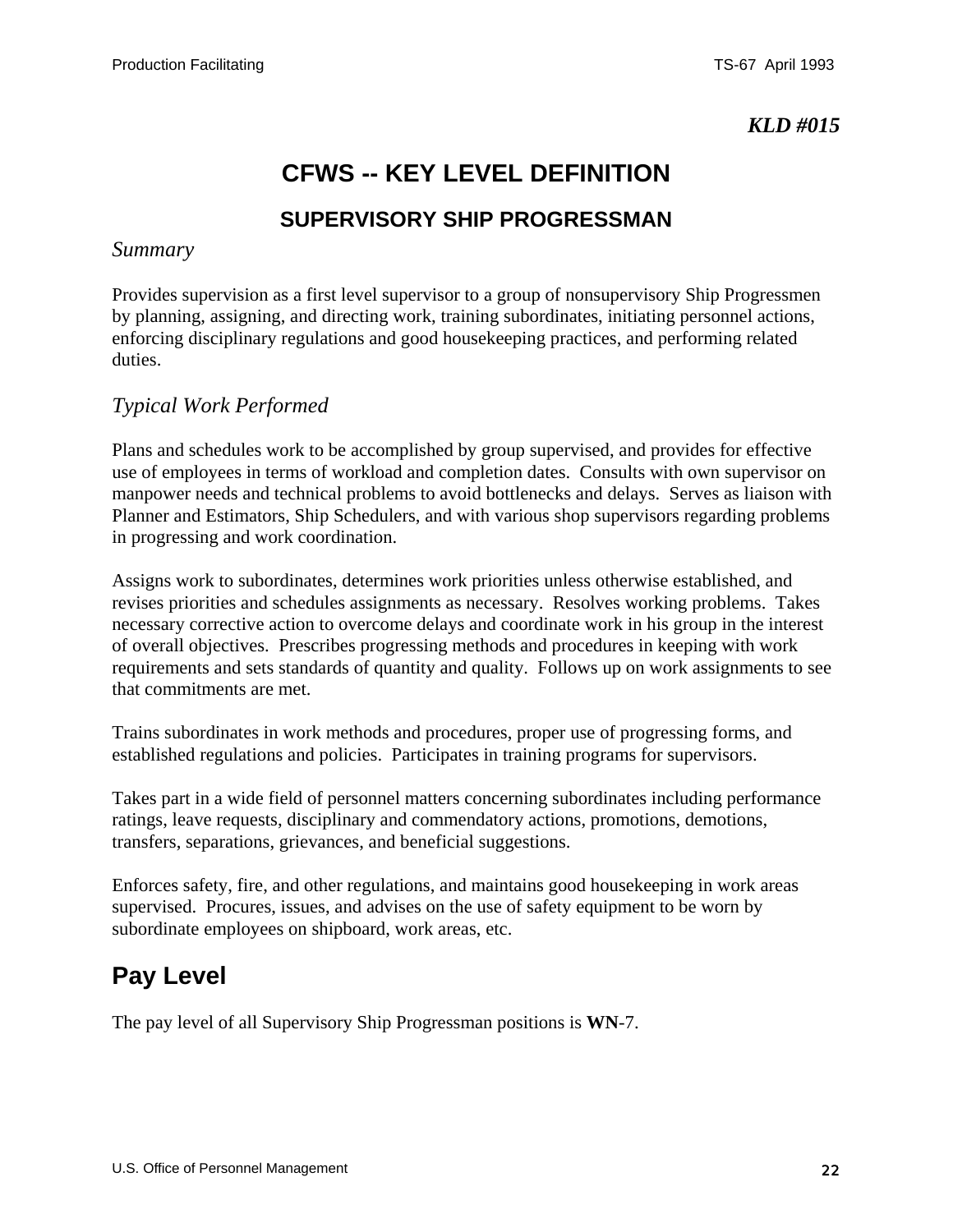# **CFWS -- KEY LEVEL DEFINITION**

### **SUPERVISORY SHIP SCHEDULER**

#### <span id="page-22-0"></span>*Summary*

Provides supervision as a first level supervisor to a group of nonsupervisory Ship Schedulers by planning, assigning, and directing work, training subordinates, initiating personnel actions, enforcing disciplinary regulations and good housekeeping practices, and performing related duties.

#### *Typical Work Performed*

Plans and schedules work to be accomplished by group supervised and provides for effective use of employees in terms of workload and completion dates. Consults with own supervisor on manpower needs and technical problems to avoid bottlenecks and delays. Serves as liaison with Planner and Estimators, Ship Progressmen, and with various shop supervisors regarding problems in scheduling.

Assigns work to subordinates, determines work priorities, unless otherwise established, and revises priorities and schedules assignments as necessary. Resolves working problems. Takes necessary corrective action to overcome delays and coordinate work in his group in the interest of overall objectives. Prescribes scheduling methods and procedures in keeping with work requirements, and sets standards of quantity and quality. Follows up on work assignments to see that commitments are met.

Trains subordinates in work methods and procedures, proper use of scheduling forms, and established regulations and policies. Participates in training programs for supervisors.

Takes part in a wide field of personnel matters concerning subordinates including performance ratings, leave requests, disciplinary and commendatory actions, promotions, demotions, transfers, separations, grievances, and beneficial suggestions.

Enforces safety, fire and other regulations and maintains good housekeeping in work areas supervised. Secures, issues and advises on the use of safety equipment to be worn by subordinate employees on shipboard, work areas, etc.

### **Pay Level**

The pay level of all Supervisory Ship Scheduler positions is **WN**-7.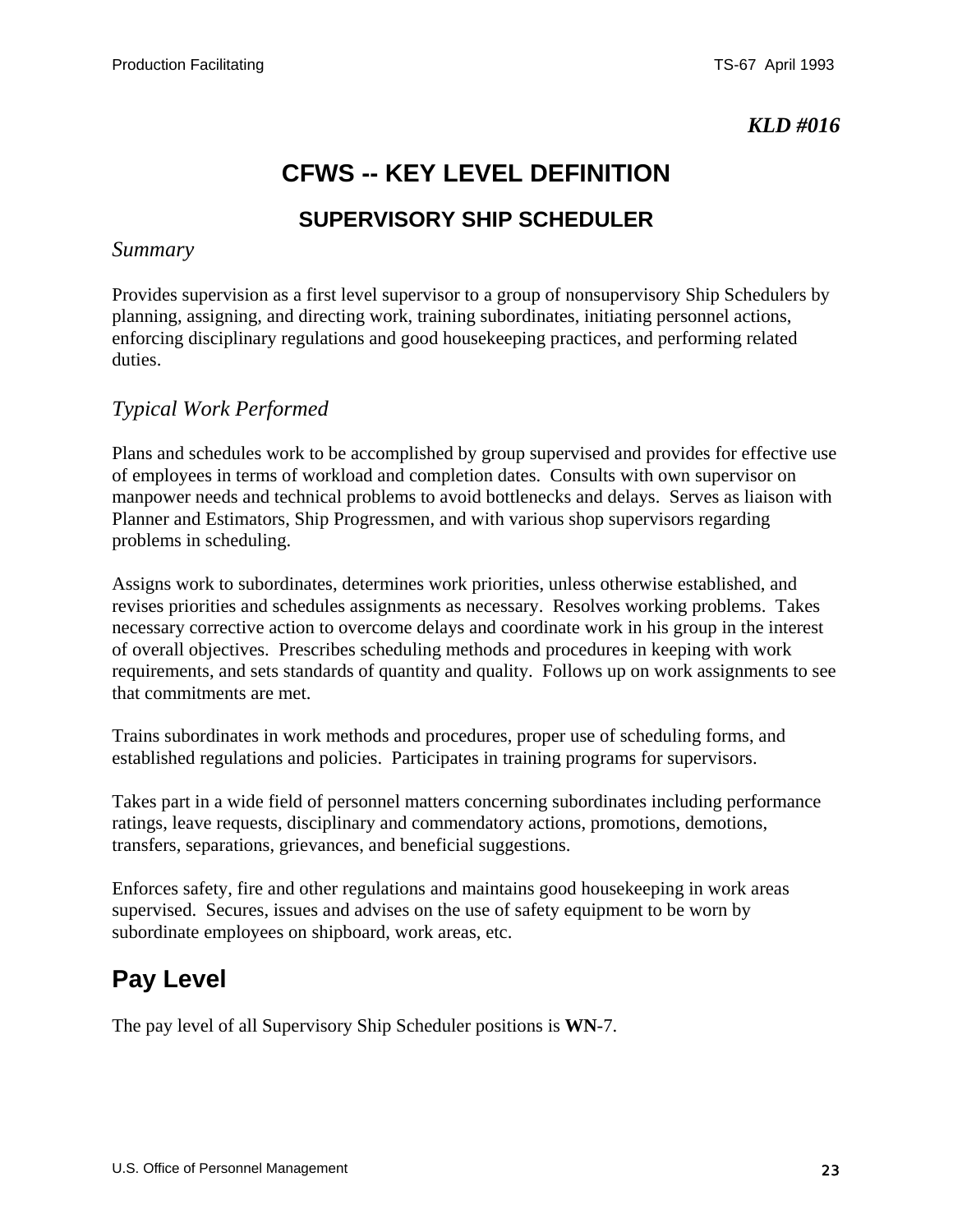## **CFWS -- KEY LEVEL DEFINITION**

### **SUPERVISORY SHIP SURVEYOR**

#### <span id="page-23-0"></span>*Summary*

Provides supervision as a first level supervisor to a group of nonsupervisory Ship Surveyors. Plans, assigns, directs, and reviews work; trains subordinates; initiates personnel actions; and performs related duties.

#### *Typical Work Performed*

Plans and schedules work of subordinates. Reviews subordinates' estimates of needed ship repairs, necessary materials, labor costs, and time required. Reviews the work specifications, inspection and test reports, and acceptance or rejection decisions made by subordinates. Makes such reviews principally on a spot check basis or on a selection of critical or exceptional cases.

Trains subordinates in work methods and procedures.

Acts on personnel matters concerning subordinates. Acts on performance ratings, leave requests, commendatory and disciplinary actions, promotions, demotions, transfers, separations, grievances, and beneficial suggestions.

As required, determines repair work necessary, interprets specifications for subordinates or for contractors' or ships' personnel, and makes decisions concerning work defects or deficiencies, substitution of materials, and changes of schedules and procedures.

### **Pay Level**

The pay level of all Supervisory Ship Surveyor positions is **WN**-7.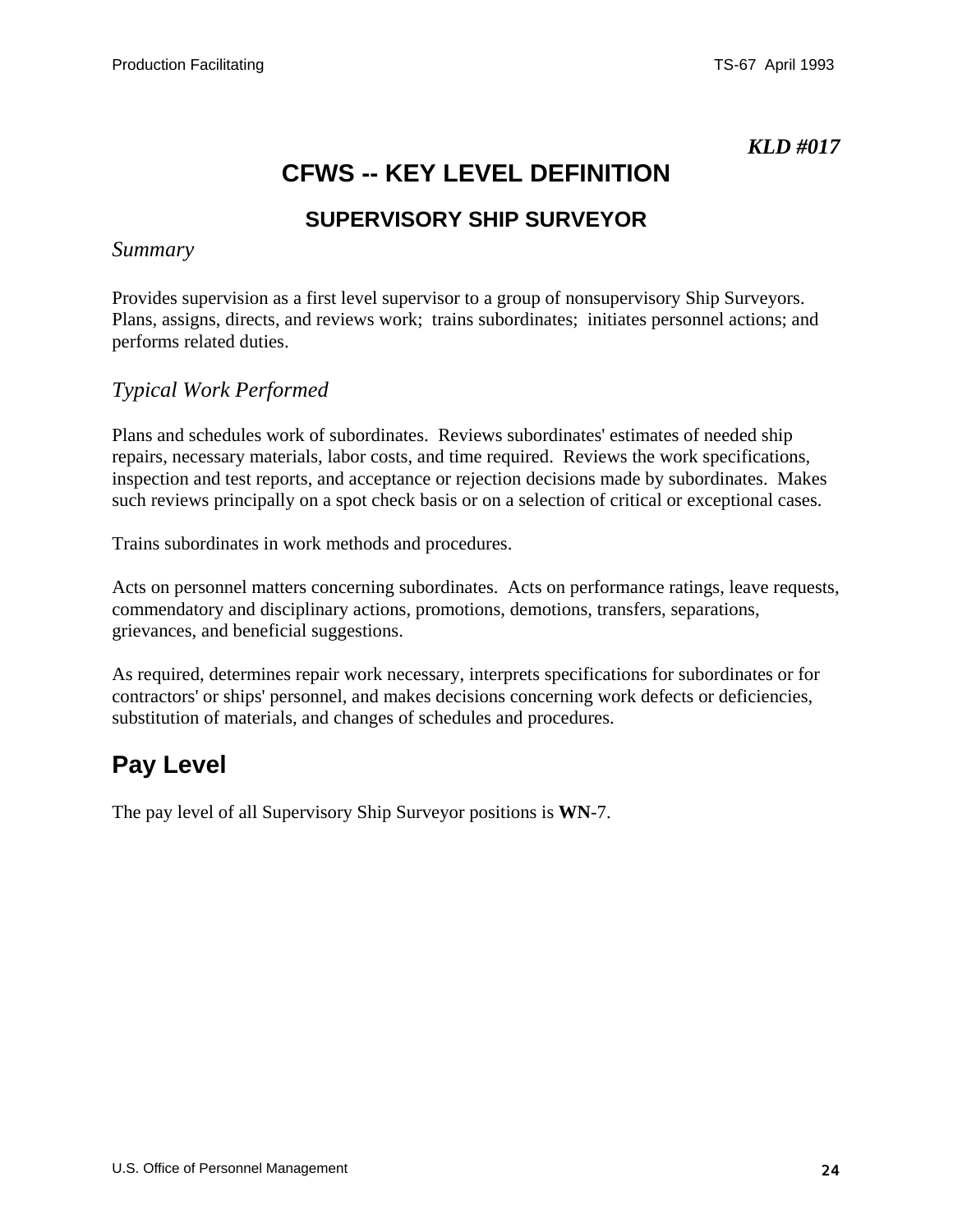# **CFWS -- KEY LEVEL DEFINITION**

### **SUPERVISORY AIRCRAFT EXAMINER**

#### <span id="page-24-0"></span>*Summary*

Provides supervision as a limited first level supervisor to a group of nonsupervisory Aircraft Examiners and also performs nonsupervisory Aircraft Examiner work.

#### *Typical Work Performed*

Makes work assignments to subordinates in accordance with individual abilities, workload factors, and priorities. Plans work sequences. Passes on directives and instructions to subordinates, explains directives, and insures compliance. Makes minor interpretation, or requests information from higher levels about specific applications when in doubt. Assists subordinates to interpret blueprints, specifications, and directives. Reviews work of subordinates, spot checking as necessary. Gives on-the-job training in proper methods. Enforces safety regulations and other regulations, good housekeeping practices, and individual and group discipline.

Performs personnel functions appropriate to a first line supervisor. Acts on leave requests, prepares performance ratings, and initiates disciplinary or commendatory actions. Makes recommendations on promotions, demotions, transfers, separations, grievances, and beneficial suggestions, so far as these apply to, or originate from, subordinates.

Maintains, or supervises the maintenance of files of necessary technical data. Estimates needs for tools, equipment, and supplies for subordinate group and initiates requests. Prepares reports and any required correspondence. May supervise clerical employees.

### **Pay Level**

**PAY LEVEL TABLE** When the WG base grade is: The **WD** pay level is: WG-9 ND-3 WG- 10 WD-4 WG- 11 WD-5 WG- 12 WD-6

The pay level of a Supervisory Aircraft Examiner position covered by this key level definition is shown by the table below: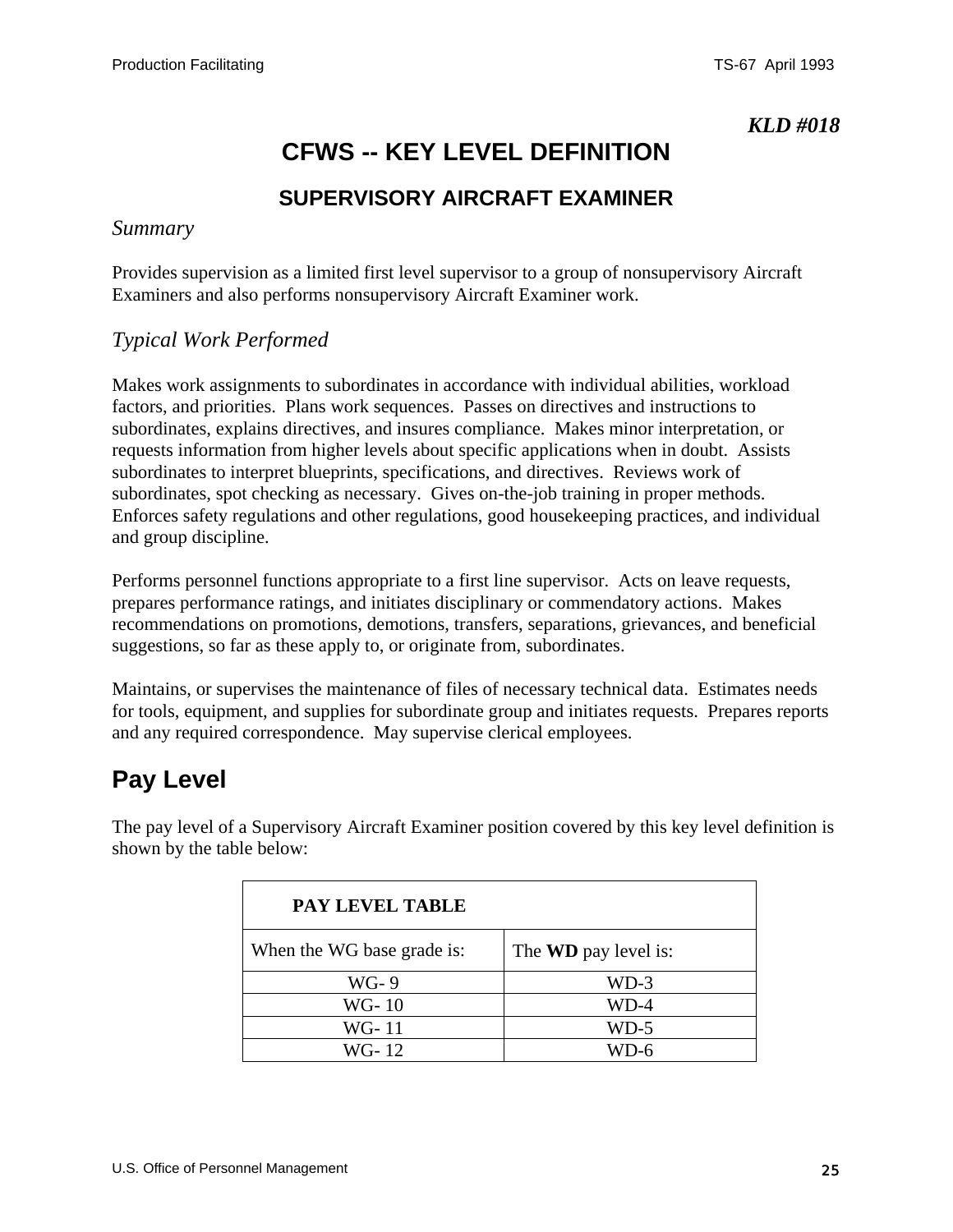# **CFWS -- KEY LEVEL DEFINITION**

### **SUPERVISORY AIRCRAFT EXAMINER**

#### <span id="page-25-0"></span>*Summary*

Provides supervision as a full first level supervisor to a group of nonsupervisory Aircraft Examiners, either directly or through subordinate Supervisory Aircraft Examiners.

#### *Typical Work Performed*

Studies various administrative and technical directives received from higher authorities, and distributes them to subordinates with appropriate detailing of application and any additional instructions necessary. Usually receives instructions in terms of general objectives and results required and develops specific methods and procedures. Changes methods or procedures to meet changing workloads to the extent that policies and overall standards are not affected. Makes recommendations to higher supervision with regard to policies, standards, and overall goals. Directs subordinates through oral or written instructions, conferences, and observation of work.

Directs organization of subordinate units. Either directly or through subordinate Supervisory Aircraft Examiners, reassigns personnel among subordinates units to adjust to workload changes and to provide for rotational training. Works with subordinates on specific technical problems. Identifies and eliminates bottlenecks and other points of difficulty. Reviews critical or borderline situations when these are referred from subordinates. Makes final decisions on cases involving disagreements between Aircraft Examiners and production supervisors. Authorizes deviations from standards where necessary and appropriate, exercising wider latitude for judgment than is permitted to subordinates.

Selects individuals for special assignments and for training. Organizes and supervises on-the-job training programs, evaluates results of training, and makes recommendations for any additional training needed.

Makes performance ratings of subordinate supervisors and reviews or makes performance ratings of nonsupervisory Aircraft Examiners. Makes or endorses recommendations for promotions, demotions, transfers, and separations. Reviews and assists in solving grievances. Makes recommendations on beneficial suggestions.

Effects coordination with production and other personnel. Attends conferences with production, planning, and engineering groups to discuss mutual problems. Gives advice on problems, needs, and ability to assist during planning or project conferences, prototype conferences, or in examination and evaluation boards. Gives advice on new work, and discusses practical needs, methods, and capacities. Procures material, equipment, and supplies necessary for organization supervised. Evaluates new equipment. Insures that testing equipment and other facilities necessary for the work are available, and plans location and use of equipment.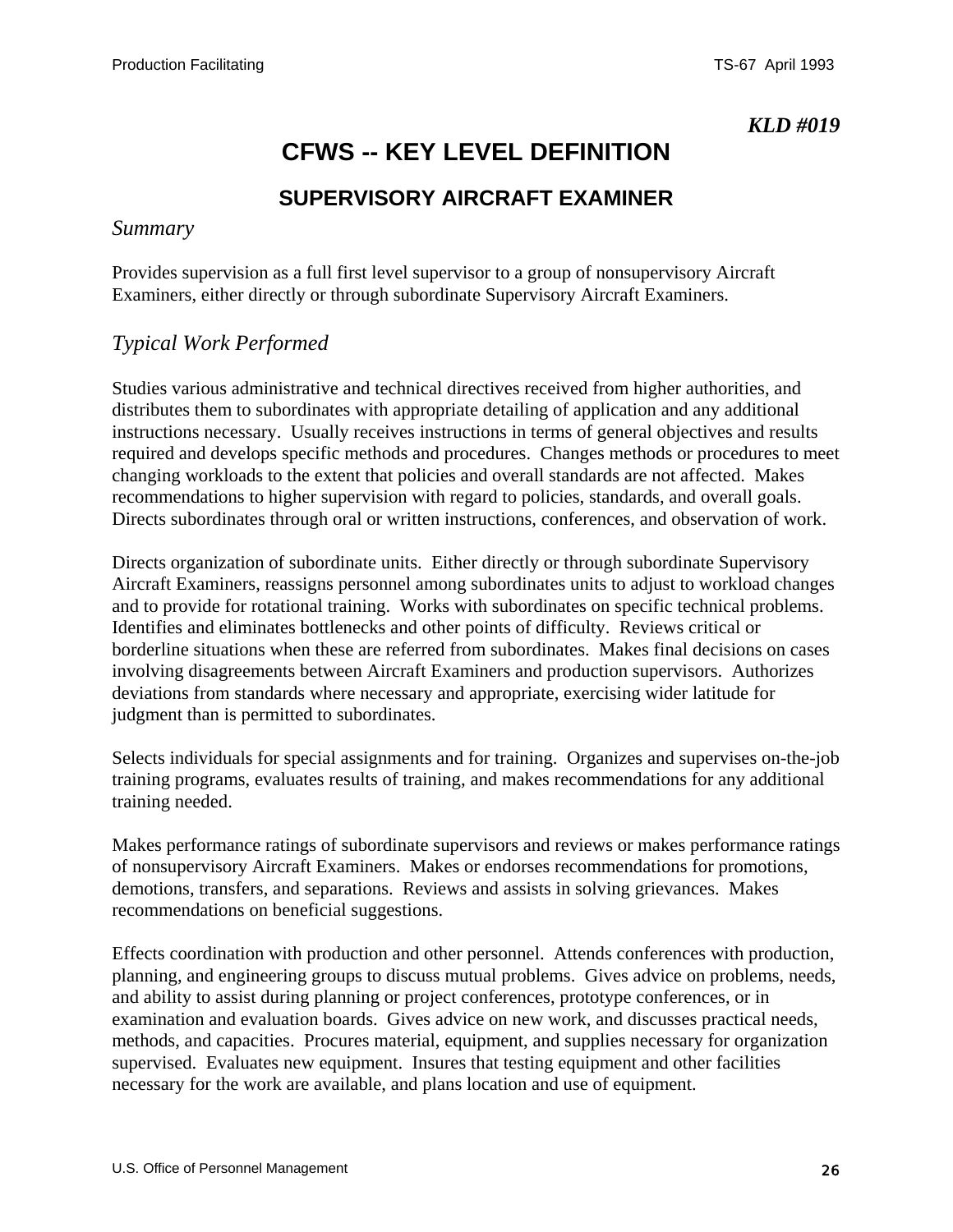<span id="page-26-0"></span>Insures an adequate safety program and compliance with security regulations.

Prepares or supervises the preparation of correspondence, and completes staff work for the organization supervised. Insures maintenance of necessary files, records, and reports. May supervise clerical employees.

# **Pay Level**

The pay level of a Supervisory Aircraft Examiner position covered by this key level definition is shown by the table below:

| PAY LEVEL TABLE            |                             |
|----------------------------|-----------------------------|
| When the WG base grade is: | The <b>WN</b> pay level is: |
| WG-9                       | $WN-6$                      |
| WG-10                      | $WN-7$                      |
| WG-11                      | <b>WN-8</b>                 |
| WG-12                      | $WN-9$                      |

#### *KLD #020*

# **CFWS -- KEY LEVEL DEFINITION**

### **SUPERVISORY AIRCRAFT EXAMINER**

#### *Summary*

Provides supervision as a second level supervisor to a group of nonsupervisory Aircraft Examiners in two or more groups headed by subordinate Supervisory Aircraft Examiners.

#### *Typical Work Performed*

Plans and schedules work to be accomplished by subordinate supervisors. Directs work of subordinate groups in accordance with program objectives. Reviews work by means of reports and discussions with subordinate supervisors.

Assigns projects to subordinate supervisors. Determines work priorities, and revises priorities and schedules as necessary. Allots assignments to subordinate supervisors in accordance with workloads. Reassigns nonsupervisory employees among subordinate supervisors, where skills are transferable, on the basis of workload estimates, work priorities, and evaluation of work reports. Insures that Aircraft Examiners and any necessary equipment are available to accomplish assigned work. Insures that any special testing measuring equipment is on hand when needed.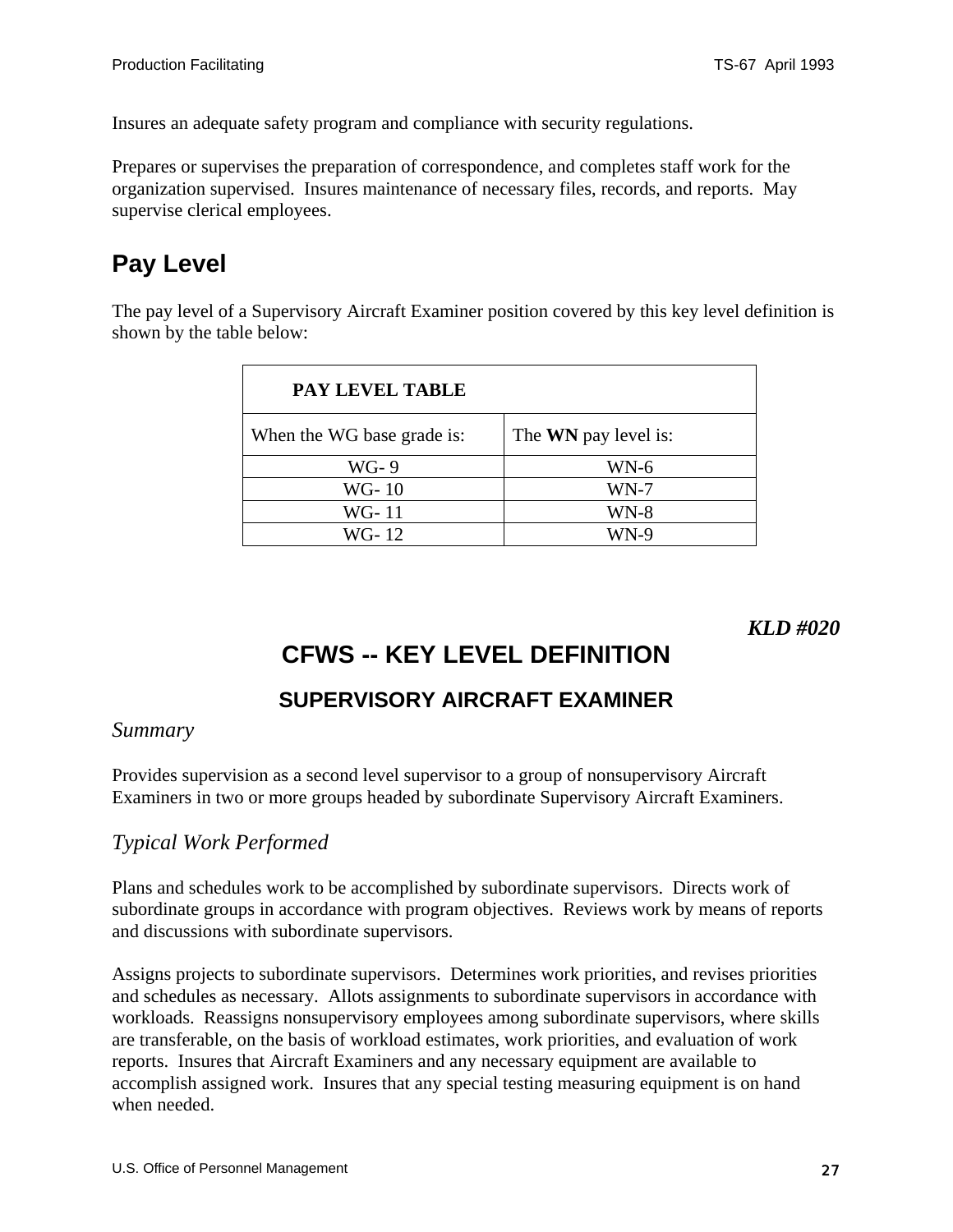<span id="page-27-0"></span>Reviews and assists in developing on-the-job training given by subordinate supervisors, and supplements such programs as necessary. Conducts training for supervisors. Confers with production supervisors to resolve differences or disagreements. Makes performance ratings on subordinate supervisors and reviews ratings made by them. Makes or endorses recommendations for promotion, demotions, transfers, and separations. Reviews and assists in solving grievances. Makes recommendations on beneficial suggestions.

Effects coordination with production and other personnel. Attends conferences with production, planning, and engineering groups to discuss mutual problems. Gives advice on problems, needs, and abilities to assist during planning or project conferences, or on examination and evaluation boards. Gives advice on new work, and discusses practical needs, methods and capacities.

Procures materials, equipment, and supplies necessary for organization supervised. Evaluates new equipment. Insures that testing equipment and other facilities necessary for work are available, and plans location and use of equipment. Prepares, or supervises the preparation of correspondence, and completes staff work for the organization supervised. Insures maintenance of necessary files, records, and reports. May supervise a small group of clerical employees.

# **Pay Level**

The pay level of a Supervisory Aircraft Examiner position covered by this key level definition is shown by the table below:

| <b>PAY LEVEL TABLE</b>     |                             |
|----------------------------|-----------------------------|
| When the WG base grade is: | The <b>WN</b> pay level is: |
| WG-9                       | $WN-7$                      |
| WG-10                      | WN-8                        |
| WG-11 and above            | $WN-9$                      |

*KLD #021*

# **CFWS -- KEY LEVEL DEFINITION**

### **SUPERVISORY SHOP PLANNER**

#### *Summary*

Provides supervision as a second level supervisor to Shop Planners and other assisting personnel in the central planning staff of a shop group, or other unit of similar size and function. From master job orders, engineering plans, and similar directives, assigns job orders to subordinate Shop Planners through subordinate Supervisory Shop Planners. Directs and coordinates work.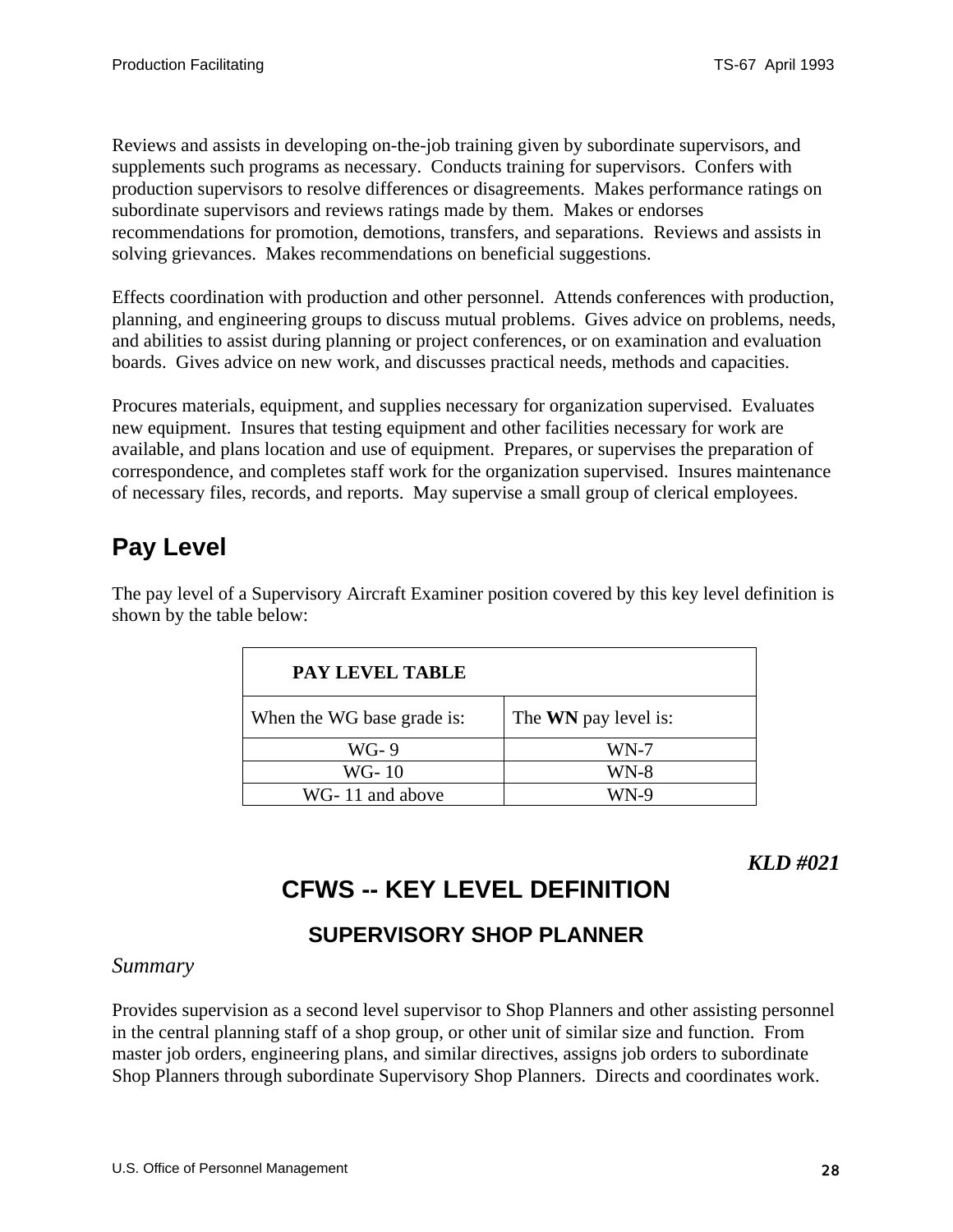### *Typical Work Performed*

Plans and schedules work for subordinates. Reviews job orders, plans and estimates; and discusses technical aspects of the work with subordinates or personnel in other departments as necessary. Plans the assignment or work on the basis of overall workload status, priorities, employee performance and capabilities, and training needs. Reviews work by spot checks and examination of reports. Acts on such personnel matters as training, setting performance standards, evaluating performance, approving leave, appraising beneficial suggestions, and recommending disciplinary and commendatory actions, promotions, demotions, separations, and transfers. Enforces fire, safety, and other regulations. Instructs subordinates in procedures of planning and control, and in the application of new or revised job order specifications and standards.

Supervises timekeeping for staff and the preparation of manpower distribution records, cost control records, records of job order estimates, and similar items.

Cooperates with line supervisors to facilitate job planning and to work out solutions to bottlenecks and similar problems. Consults with line supervisors on schedules, sequences of operations, materials, equipment, all manpower requirements for projects, where solutions to problems exceed the capabilities or authorities of subordinates. Maintains communications with planning supervisors in other shop groups and with personnel in other divisions, such as Engineering or Transportation, and represents the shop group head in conducting business with such organizations.

Represents shop group planning at meetings, such as planning, scheduling and inspection conferences; and makes commitments for shop group as appropriate.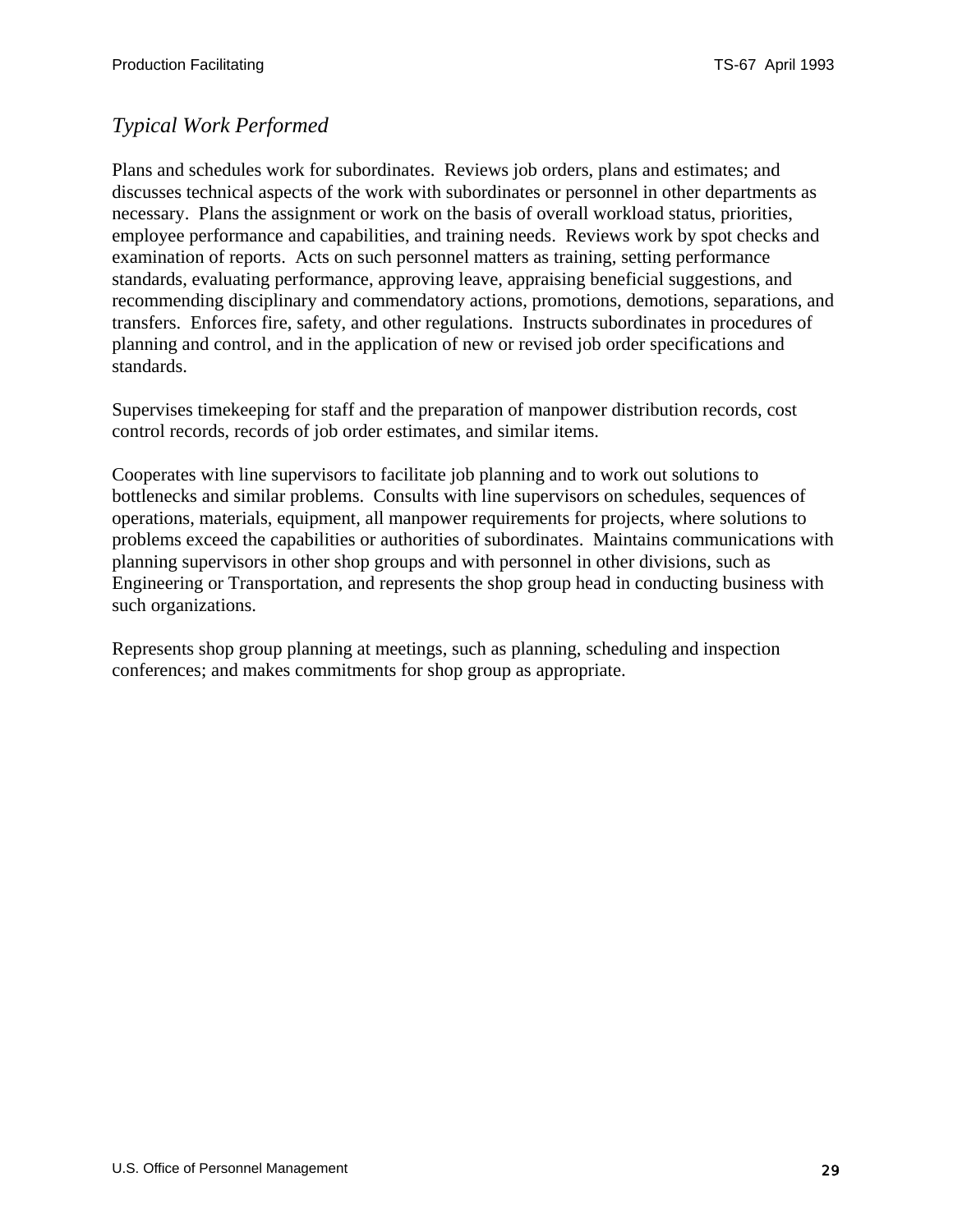<span id="page-29-0"></span>The pay level of a Supervisory Shop Planner position covered by this key level definition is shown by the table below:

| PAY LEVEL TABLE            |                             |
|----------------------------|-----------------------------|
| When the WG base grade is: | The <b>WN</b> pay level is: |
| WG- 7                      | WN-4                        |
| WG-8                       | $WN-5$                      |
| WG-9                       | $WN-6$                      |
| WG-10                      | $WN-7$                      |
| WG-11                      | <b>WN-8</b>                 |
| WG-11                      | WN-9                        |

*KLD #022*

# **CFWS -- KEY LEVEL DEFINITION**

### **SUPERVISORY SHOP PLANNER**

#### *Summary*

Provides supervision as a first level supervisor to Shop Planners, and other assisting personnel, in the central planning staff of a shop group or unit of similar size and function. From the master job orders, engineering plans, and similar directives, assigns job orders to subordinate Shop Planners, and directs and coordinates their work.

### *Typical Work Performed*

Plans and schedules work for subordinates. Reviews job orders, plans and estimates; and discusses technical aspects of the work with subordinates or personnel in other departments as necessary. Plans the assignments of work on the basis of overall workload status, priorities, employee performance and capabilities, and training needs. Reviews work by spot check and examination of reports. Acts on such personnel matters as training, setting performance standards, evaluating performance, approving (or recommending approval of) leave, appraising beneficial suggestions, and recommending disciplinary and commendatory actions, promotions, demotions, separations, and transfers. Enforces fire, safety, and other regulations.

Supervises timekeeping for staff and the preparation of manpower distribution records, cost control records, records of job order estimates, and similar items.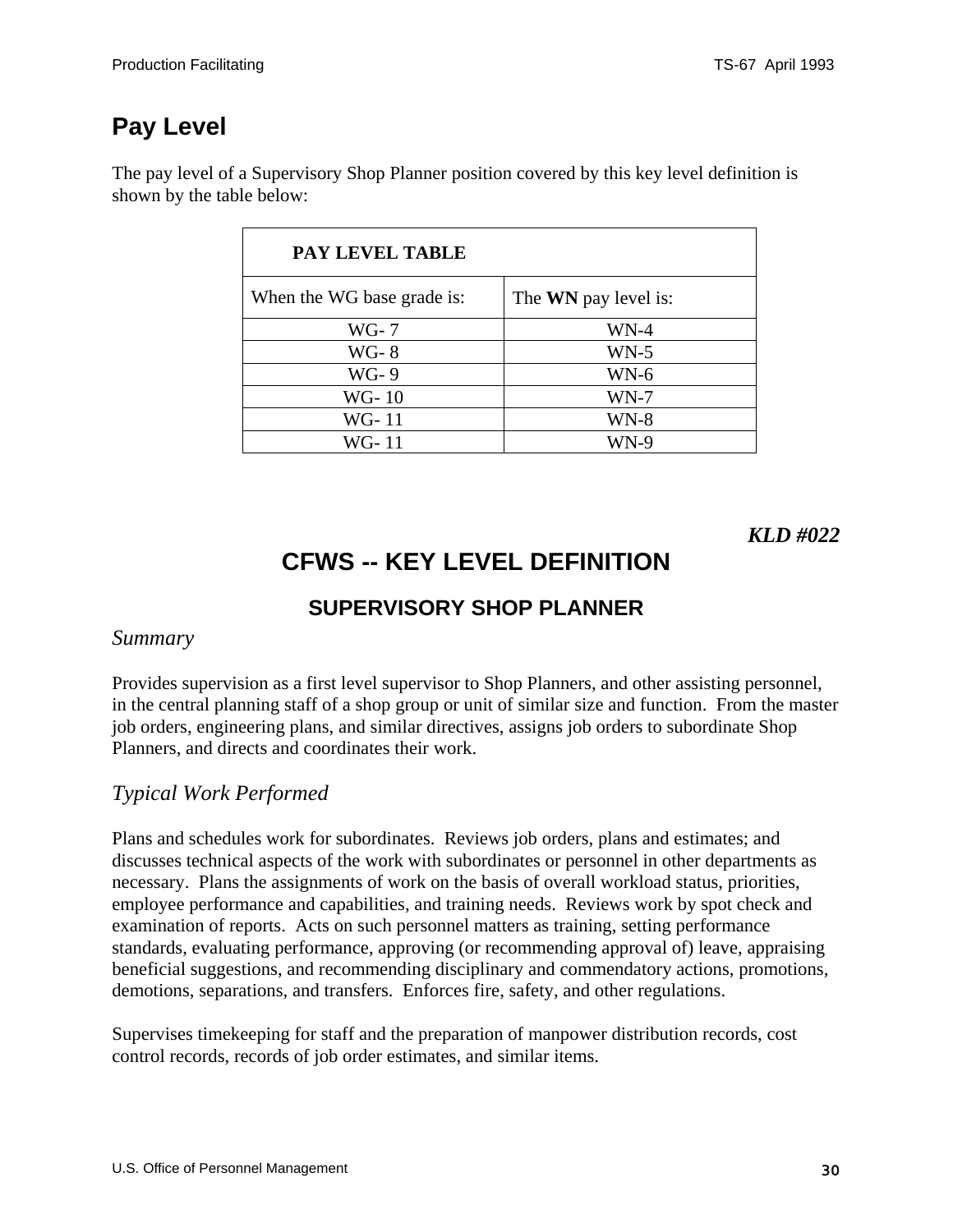<span id="page-30-0"></span>Cooperates with line supervisors to facilitate job planning and to work out solutions to bottlenecks and similar problems. Consults with line supervisors on detailed schedules, sequences of operations, materials, equipment, and manpower requirements for projects, where solutions to problems exceed the capabilities or authorities of subordinates. Maintains communications with planning supervisors in other shop groups and with personnel in other divisions, such as transportation or engineering.

As assigned, represents shop group planning at meetings, such as planning and scheduling conferences, and makes commitments for shop group as appropriate.

# **Pay Level**

The pay level of a Supervisory Shop Planner position covered by this key level definition is shown by the table below:

| <b>PAY LEVEL TABLE</b>     |                             |
|----------------------------|-----------------------------|
| When the WG base grade is: | The <b>WN</b> pay level is: |
| WG- 7                      | $WN-1$                      |
| <b>WG-8</b>                | $WN-2$                      |
| WG-9                       | $WN-3$                      |
| WG-10                      | WN-4                        |
| WG-11                      | $WN-5$                      |
| WG-12                      | WN-6                        |

*KLD #023*

# **CFWS -- KEY LEVEL DEFINITION**

### **SUPERVISORY PRODUCTION SHOP PLANNER**

#### *Summary*

Provides supervision as a second level supervisor to a group of Production Shop Planners, and other assisting personnel, in the central planning staff of a shop. From the master job orders, engineering plans, and similar directives, assigns job orders to subordinate Production Shop Planners through subordinate Supervisory Production shop Planners. Directs and coordinates work.

In a separate work situation, directs and coordinates the work of a shop progressing section which is typically composed of several shop progressing areas, each of which includes various control centers.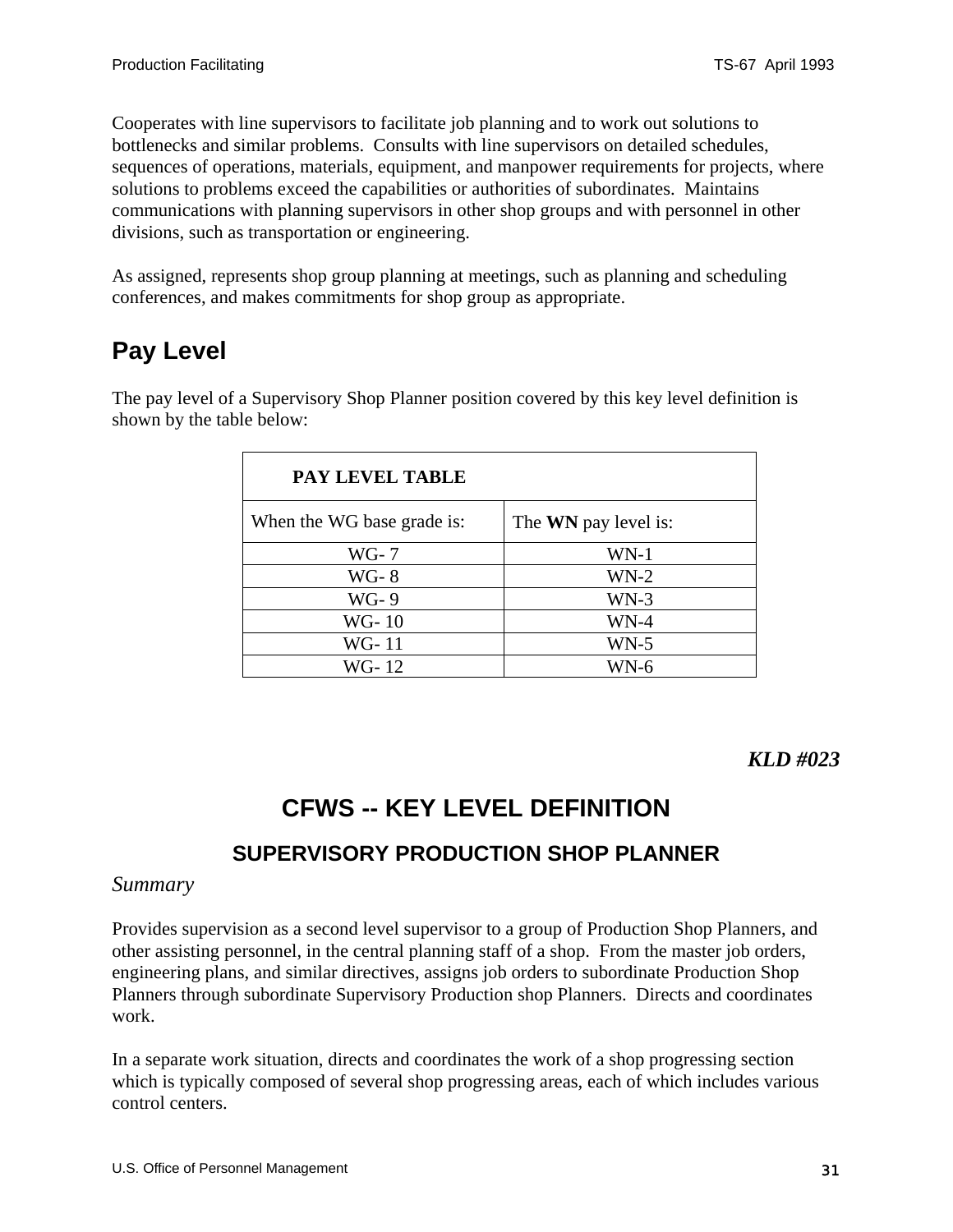### <span id="page-31-0"></span>*Typical Work Performed*

Plans and schedules work for subordinates. Reviews work orders, plans, and estimates, and discusses technical aspects of the work with subordinates as necessary. Plans the assignment of work on the basis of overall workload status, priorities, employee performance and capabilities, and training needs. Reviews work by spot checks and examination of reports. Acts on such personnel matters as training, setting performance standards, evaluating performance, approving leave, appraising beneficial suggestions, and recommending disciplinary and commendatory actions, promotions, demotions, separations, and transfers. Enforces fire, safety, and other regulations. Instructs subordinates in procedures of production planning and control and in the application of new or revised job order specifications and standards.

Supervises timekeeping for staff and the preparation of manpower distribution records, cost control records, records of job order estimates, and similar items.

Cooperates with line supervisors to facilitate job planning and to work out solutions to bottlenecks and similar problems. Consults with line supervisors on schedules, sequences of operations, materials, equipment, and manpower requirements for projects, where solutions to problems exceed the capabilities or authorities of subordinates. Maintains communications with planning supervisors in other shop groups and with personnel in other divisions, such as Planning and Estimating, Production Engineering, Ship Repair, and Design; and represents shop group head in conducting business with such organizations.

Represents shop group planning at meetings, such as planning, scheduling, and inspection conferences; and makes commitments for shop group as appropriate.

# **Pay Level**

The Pay level of a Supervisory Production Shop Planner position covered by this key level definition is shown by the table below:

| <b>PAY LEVEL TABLE</b>     |                             |
|----------------------------|-----------------------------|
| When the WG base grade is: | The <b>WN</b> pay level is: |
| $WG-9$                     | $WN-6$                      |
| WG-10                      | $WN-7$                      |
| WG-11                      | $WN-8$                      |
| WG-12                      | WN-9                        |

*KLD #024*

# **CFWS -- KEY LEVEL DEFINITION**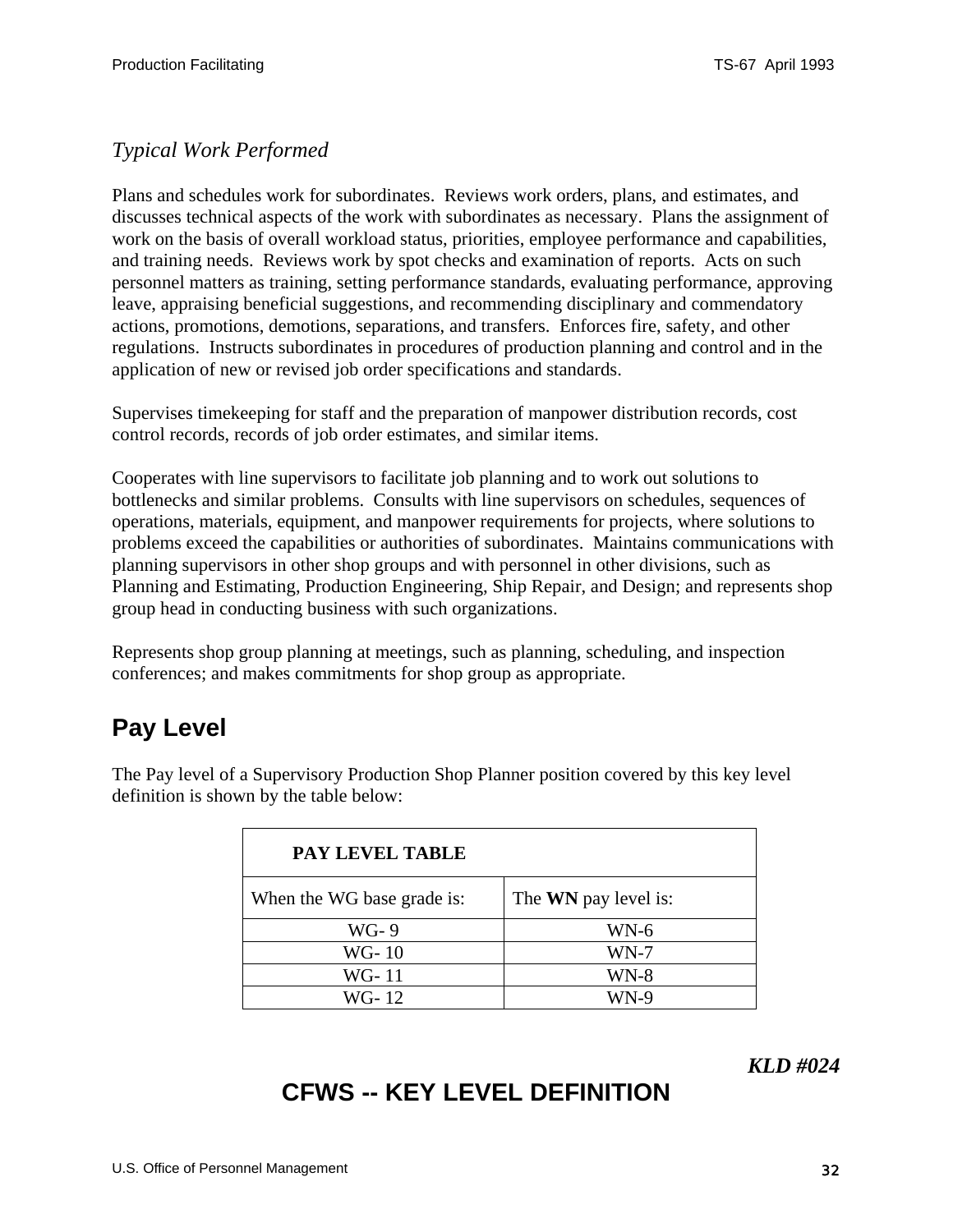### **SUPERVISORY PRODUCTION SHOP PLANNER**

#### <span id="page-32-0"></span>*Summary*

Provides supervision as a first level supervisor to Production Shop Planners, and other assisting personnel, in the central planning staff of a shop group. From master job orders, engineering plans, and similar directives, assigns job orders to subordinate Production Shop Planners, and directs and coordinates their work.

In a separate work situation, directs and coordinates the work of a shop progressing area typically composed of several control centers. Gives immediate supervision to the Production Shop Planners in charge of these centers and, indirectly, to other lower level assisting personnel.

#### *Typical Work Performed*

Serves as the principal supervisor of the shop planning staff in a small organization, or of a segment of the shop planning staff in a large organization.

Plans and schedules work for subordinates. Reviews work orders, plans, and estimates, and discusses technical aspects of the work with the subordinates as necessary. Plans the assignment of work on the basis of overall workload status, priorities, employee performance and capabilities, and training needs. Reviews work by spot checks and examination of reports. Acts on such personnel matters as training, setting performance standards, evaluating performance, approving (or recommending approval of) leave, appraising beneficial suggestions, and recommending disciplinary and commendatory actions, promotions, demotions, separations and transfers. Enforces fire, safety, and other regulations.

Supervises timekeeping for staff and the preparation of manpower distribution records, cost control records, records of job order estimates, and similar items.

Cooperates with line supervisors to facilitate job planning and to work out solutions to bottlenecks and similar problems. Consults with line supervisors on detailed schedules, sequences of operations, materials, equipment, and manpower requirements for projects, where solutions to problems exceed the capabilities or authorities of subordinates. Maintains communications with planning supervisors in other shop groups and with personnel in other divisions, such as Planning and Estimating, Production Engineering, Ship Repair, and Design.

As assigned, represents shop group planning at meetings, such as planning, scheduling, and inspection conferences; and makes commitments for shop group as appropriate.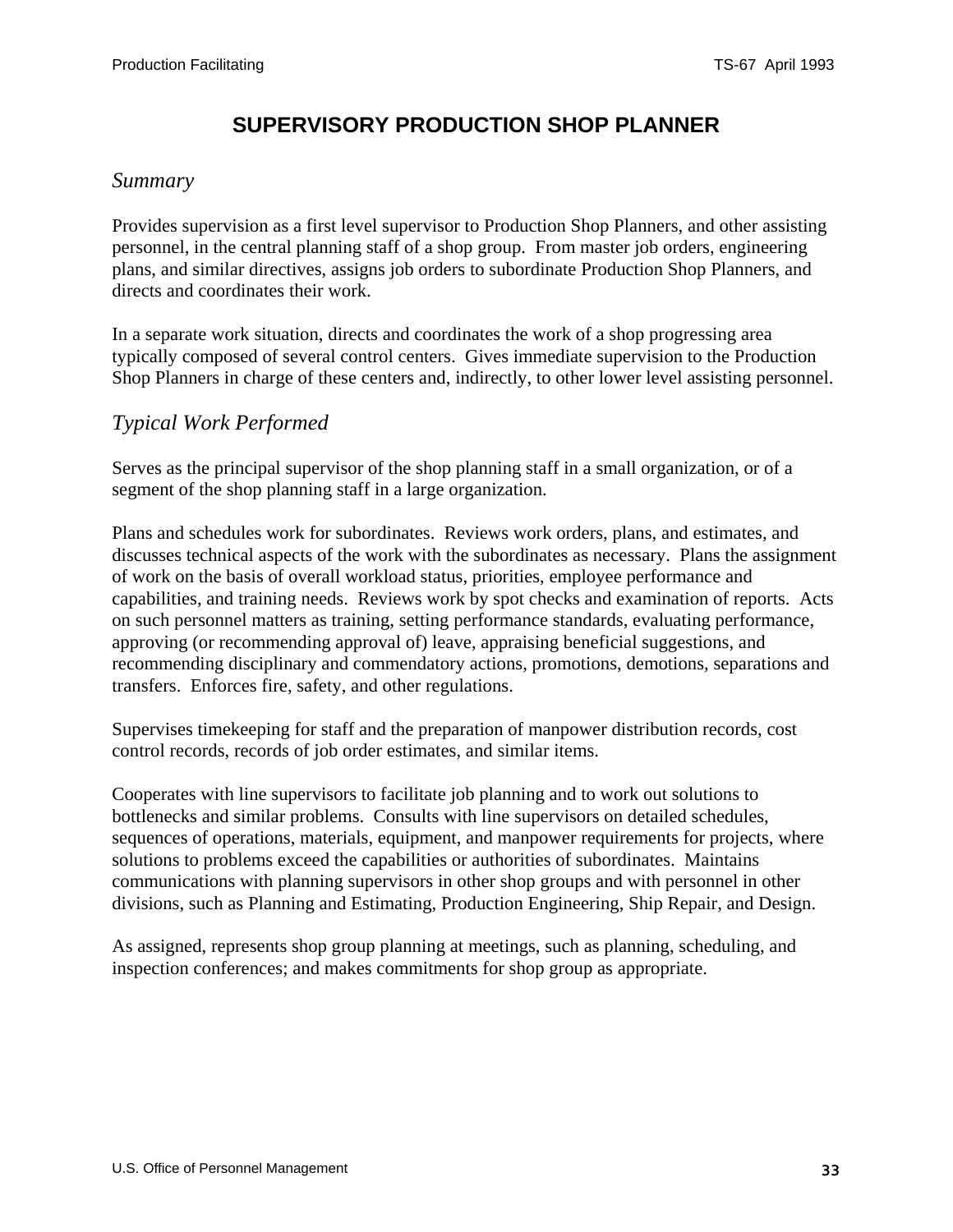When responsible for a shop progressing area, directs the movement of work and materials between the various control centers assigned. Reviews delay reports, investigates causes for delays, and decides upon actions necessary to expedite materials, parts, and work which are overdue. Initiates corrective actions required which exceed the authority of Production Shop Planners in the control center, such as reassigning work from one production control center to another. Maintains continuous follow-up on delays as shown by records of mechanized production control system. Maintains liaisons with other shop progressing areas, also planning groups, and shop supervisors to resolve dispatching, shop scheduling, shop loading, routing, or material problems. Advises shop supervision of current and future workloads to assist in planning manpower requirements.

# **Pay Level**

| PAY LEVEL TABLE            |                             |
|----------------------------|-----------------------------|
| When the WG base grade is: | The <b>WN</b> pay level is: |
| WG-9                       | $WN-3$                      |
| WG-10                      | WN-4                        |
| WG-11                      | $WN-5$                      |
| WG-12                      | WN-6                        |

The pay level of a Supervisory Production Shop Planner position covered by this key level definitions is shown by the table below: